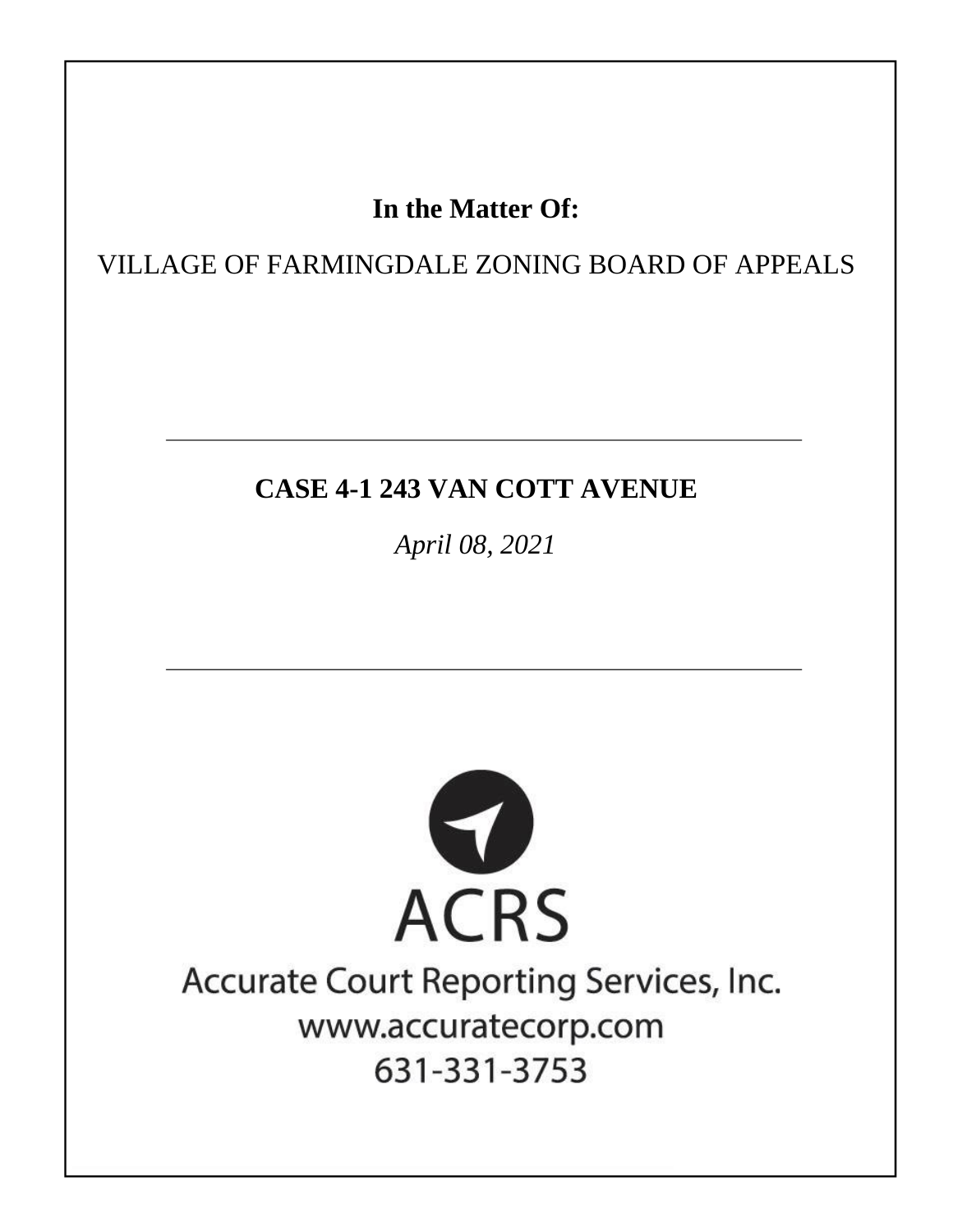| $\mathbf{2}$            |                                                                                           |  |
|-------------------------|-------------------------------------------------------------------------------------------|--|
| 3                       | VILLAGE OF FARMINGDALE                                                                    |  |
| $\overline{\mathbf{4}}$ | ZONING BOARD OF APPEALS                                                                   |  |
| 5                       |                                                                                           |  |
| 6                       | April 8, 2021                                                                             |  |
| 7                       | 8:00 P.M.                                                                                 |  |
| 8                       |                                                                                           |  |
| 9                       |                                                                                           |  |
| 10                      | Due to the Novel Coronavirus (COVID-19) Pandemic and                                      |  |
| 11                      | recent Executive Orders issued by the Governor, the                                       |  |
| 12                      | Village of Farmingdale, Zoning Board of Appeals                                           |  |
| 13                      | Meeting was held electronically via Zoom Webinar.                                         |  |
| 14                      |                                                                                           |  |
| 15                      |                                                                                           |  |
| 16                      |                                                                                           |  |
| 17                      |                                                                                           |  |
| 18                      |                                                                                           |  |
| 19                      |                                                                                           |  |
| 20                      |                                                                                           |  |
| 21                      |                                                                                           |  |
| 22                      |                                                                                           |  |
| 23                      |                                                                                           |  |
| 24                      | ACCURATE COURT REPORTING SERVICE, INC.<br>866-388-2277 info@accuratecorp.com 631-331-3753 |  |
| 25                      |                                                                                           |  |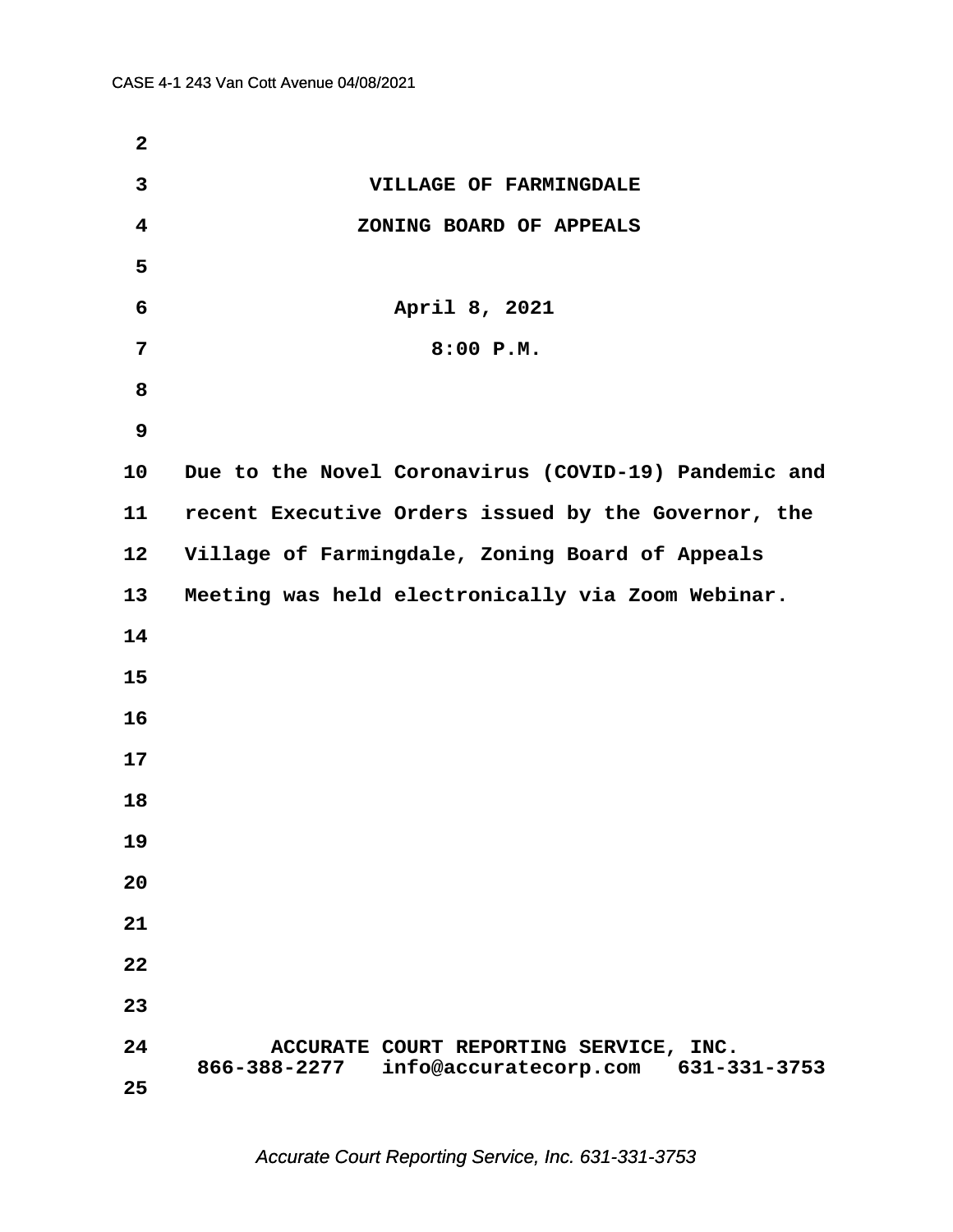| $\mathbf{2}$            | APPEARANCES:                              |
|-------------------------|-------------------------------------------|
| 3 <sup>7</sup>          | DAVID NOSTRAND, Chairman                  |
| $\overline{\mathbf{4}}$ | MARISA TULLY, Board Member                |
| 5                       | JAMES PORTER, Board Member                |
| 6                       | MARY CARPENTER, Board Member              |
| 7                       | CLAUDIO DEBELLIS, ESQ., Town Attorney     |
| 8                       | ALSO PRESENT:                             |
| 9                       | STEVE FELLMAN, Village Building Inspector |
| 10                      | KEVIN WOOD, Zoom Administrator            |
| 11                      |                                           |
| 12                      |                                           |
| 13                      |                                           |
| 14                      |                                           |
| 15                      |                                           |
| 16                      |                                           |
| 17                      |                                           |
| 18                      |                                           |
| 19                      |                                           |
| 20                      |                                           |
| 21                      |                                           |
| 22                      |                                           |
| 23                      |                                           |
| 24                      |                                           |
| 25                      |                                           |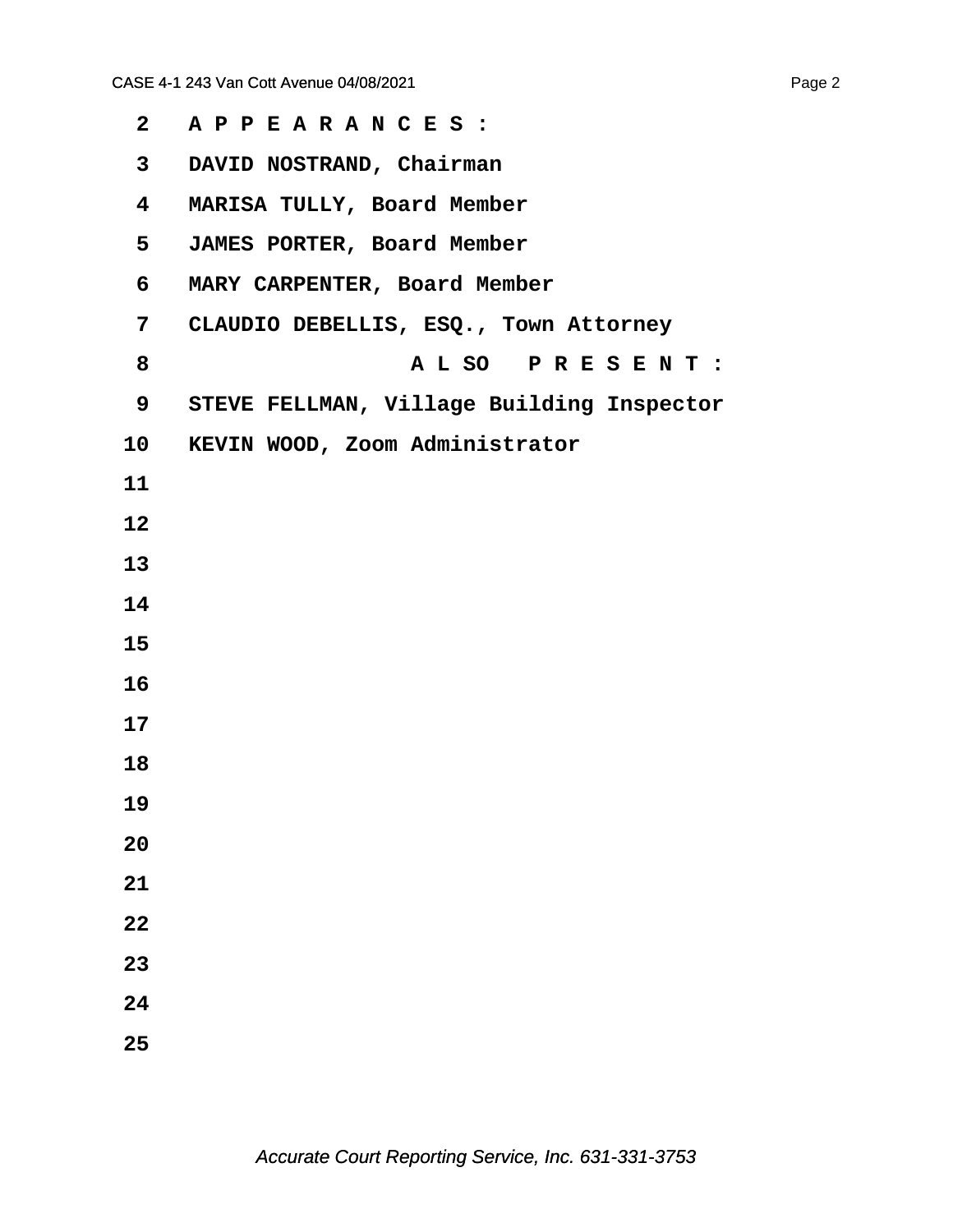<span id="page-3-0"></span> $1$   $4/8/21$  - ZBA **·2· · · · · DAVID NOSTRAND:· Call the meeting ·3· ·to order for April 8th, 2021, Zoning Board ·4· ·of the Village of Farmingdale. ·5· · · · · I need a motion to waive the ·6· ·reading of the last meeting's minutes. ·7· · · · · Mr. Porter, can you do that, ·8· ·please? ·9· · · · · JAMES PORTER:· I so move.** 10 **MARY CARPENTER:** I'll second it. 11 **DAVID NOSTRAND:** Okay. All in 12 **favor? 13· · · · · (WHEREUPON, there was a unanimous, 14· ·affirmative vote of the Board members** 15 **present.** Motion passed 4-0) 16 **· DAVID NOSTRAND:** Okay, motion 17 carried. **18· · · · · We have Case 4-1, 243 Van Cott** 19 Avenue. We have somebody representing the 20 family. 21 **KEVIN WOOD:** Let's ask that the **22· ·person or persons raise their Zoom hand 23· ·that want to be brought into the meeting 24· ·itself.· Would you be so kind to do that? 25· ·It's star nine if you're on a cell phone.**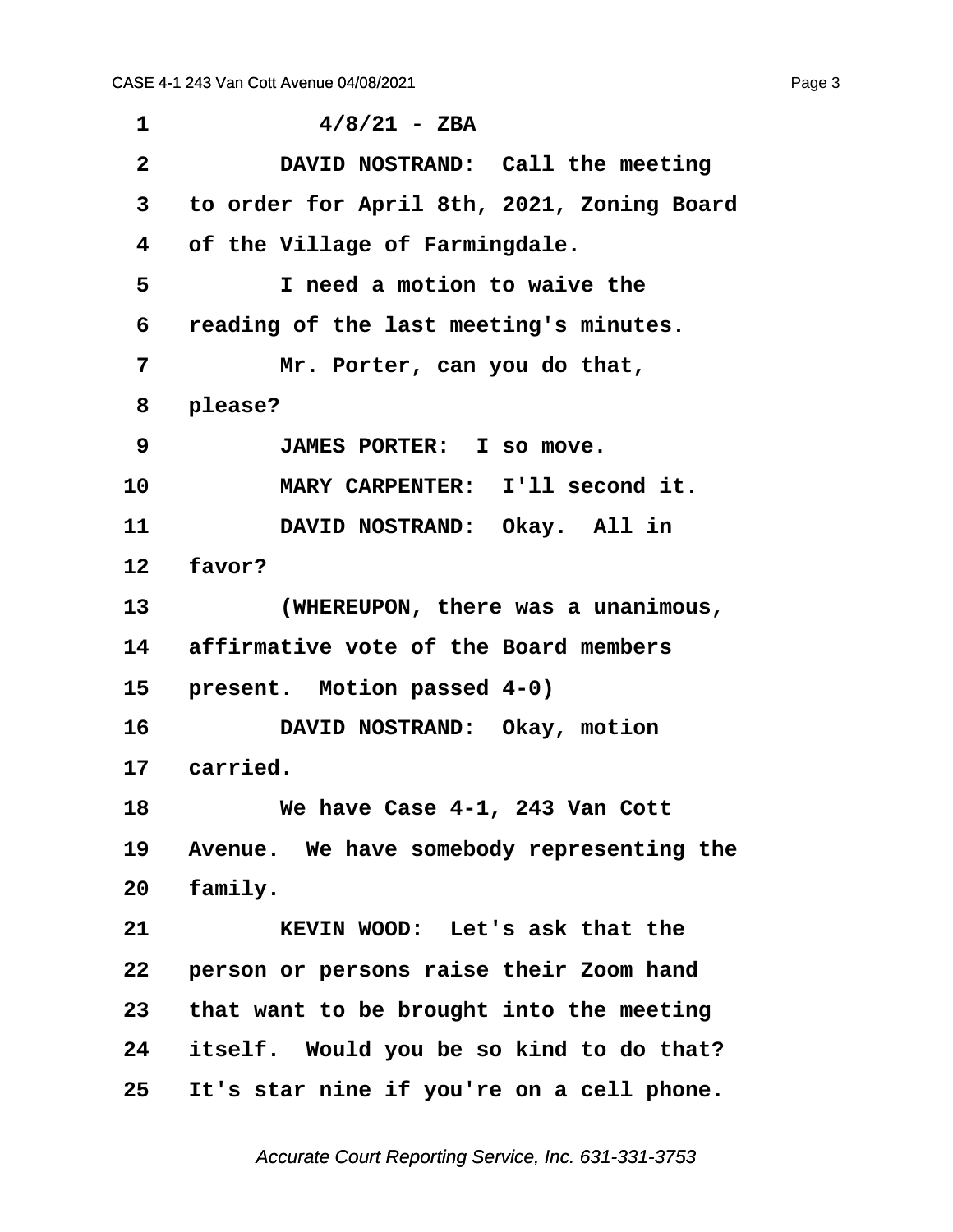<span id="page-4-0"></span> $1$   $4/8/21$  - ZBA **·2· · · · · I do see a 518 number.· Hit star 9.** 3 There you go. You got it. Bringing you **·4· ·in. ·5· · · · · 518 area code, if you wouldn't mind ·6· ·stating your name; first and last.· You** 7 have to unmute, of course. 518 cell **·8· ·phone, please unmute.· I see your hand ·9· ·raised.· You can now talk.** 10 **· · · · KELLY BENNETT:** Can you hear me? 11 DAVID NOSTRAND: Yup. **12· · · · · KELLY BENNETT:· Good evening.** 13 My name is Kelly Bennett. Address **14· ·is 1257 Udall Road, Bay Shore, New York 15· ·11706. 16· · · · · Good evening, Chairman and Members** 17 of the Board. **18· · · · · So we're here before you this** 19 evening for a proposed two-story and **20· ·one-story addition.· The area variance 21· ·that we are seeking is basically to 22· ·request a total of 4,251 square feet as 23· ·opposed to the required 3500 square feet. 24· ·We are at a lot coverage of only 12** 25 **percent.** It is a unique shaped lot. It's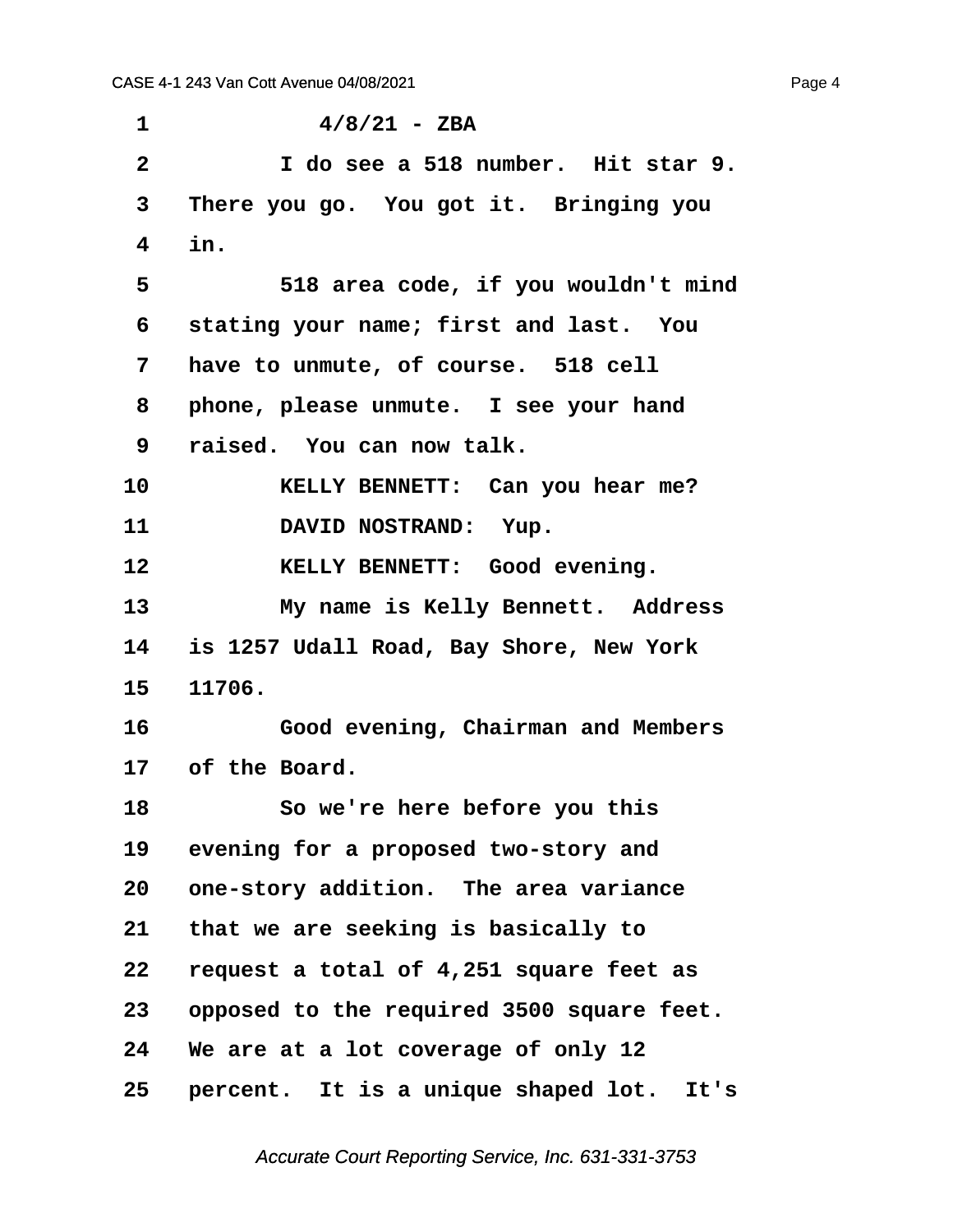<span id="page-5-0"></span>

| 1  | $4/8/21$ - ZBA                              |
|----|---------------------------------------------|
| 2  | a hundred by, you know, 365 on one side     |
| 3  | and 321 on the other. So it's a very deep   |
| 4  | lot. And the homeowners -- you know, this   |
| 5  | is their actual dream home, and they        |
| 6  | really would like to stay in the Village.   |
| 7  | Floor plan elevations are beautiful and     |
| 8  | we're not seeking any other area variances  |
| 9  | outside of the required square footage.     |
| 10 | KEVIN WOOD: Kelly, it's Kevin.              |
| 11 | May I ask, is there anybody else you want   |
| 12 | inside this meeting, at this point?         |
| 13 | KELLY BENNETT: Oh, I mean -- if             |
| 14 | our homeowners are on, but you can direct   |
| 15 | any questions to myself.                    |
| 16 | KEVIN WOOD: Okay.                           |
| 17 | KELLY BENNETT: Sure.                        |
| 18 | KEVIN WOOD: What's your                     |
|    | 19 relationship?                            |
| 20 | KELLY BENNETT: Well, we're from             |
|    | 21 the architect's office. We actually      |
| 22 | provided the plans. We've been working      |
|    | 23 with Melissa Tores who is the homeowner. |
| 24 | KEVIN WOOD: Okay, very good.                |
| 25 | KELLY BENNETT: Yeah. So,                    |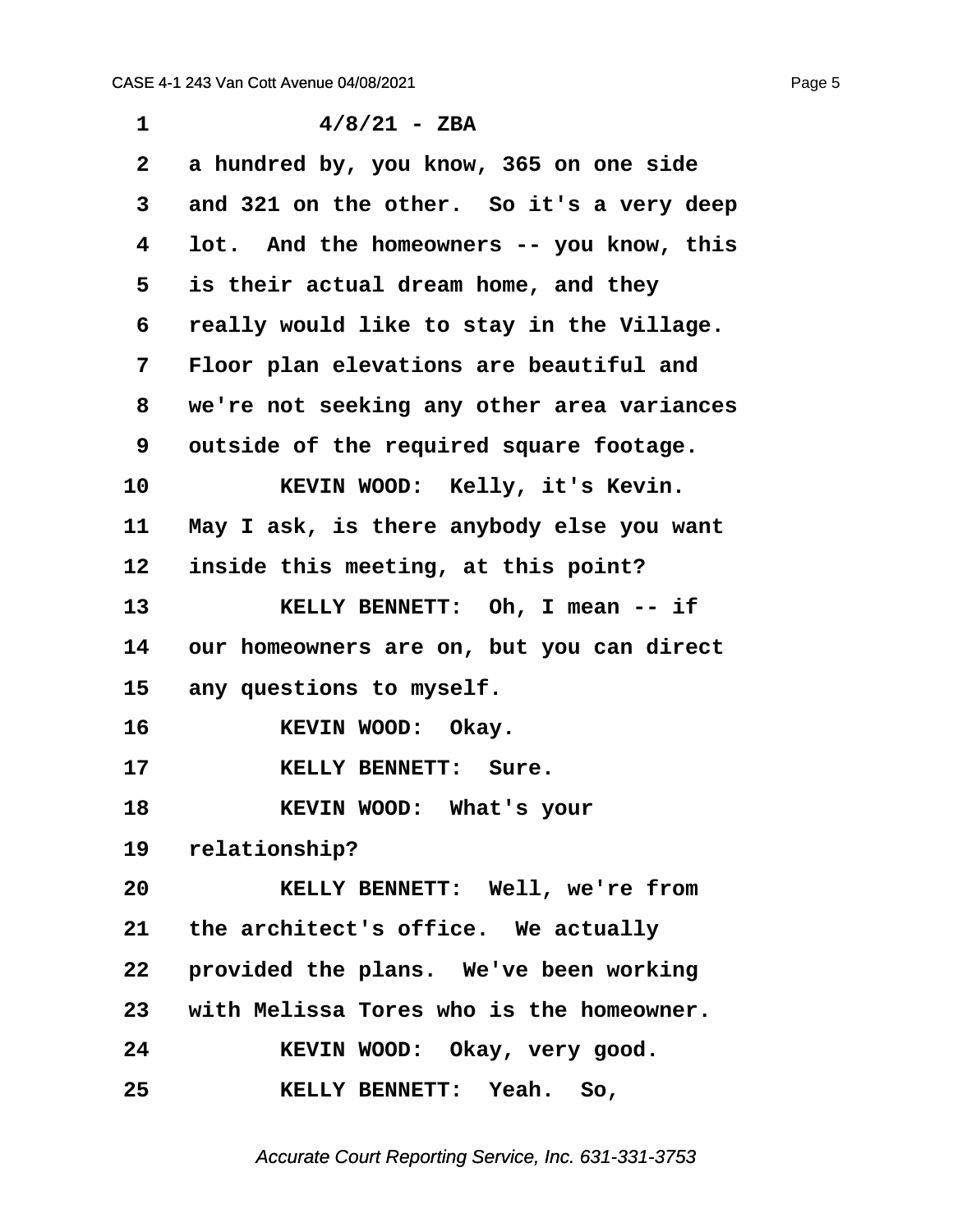<span id="page-6-0"></span> $1$   $4/8/21$  - ZBA **·2· ·basically, like I said it was their dream ·3· ·home.· They would like to stay there. I ·4· ·don't know -- are there any other zoning ·5· ·related questions and/or -- I know Melissa ·6· ·was at work this evening.· That is why I ·7· ·am representing her.· I did send her, you ·8· ·know, the Zoom info.· But any other ·9· ·questions from the Board this evening?** 10 **DAVID NOSTRAND:** What's the square 11 **footage of the existing house?** 12 **8ELLY BENNETT:** The existing house **13· ·-- so the first story is 869 square feet.** 14 The second story is 610. There is an 15 existing detached garage which is also 648 16 square feet. Again, none of this is 17 seeking any relief in terms of setbacks or **18· ·zoning.· And we have calculated, you know 19· ·the first floor -- I don't know if all of 20· ·you members have the plans.· But the** 21 **proposed first story addition, we're 22· ·proposing one thousand thirty-seven 23· ·hundred square feet (sic) on the first. 24· ·So we're increasing the second floor by an 25· ·additional three hundred and change square**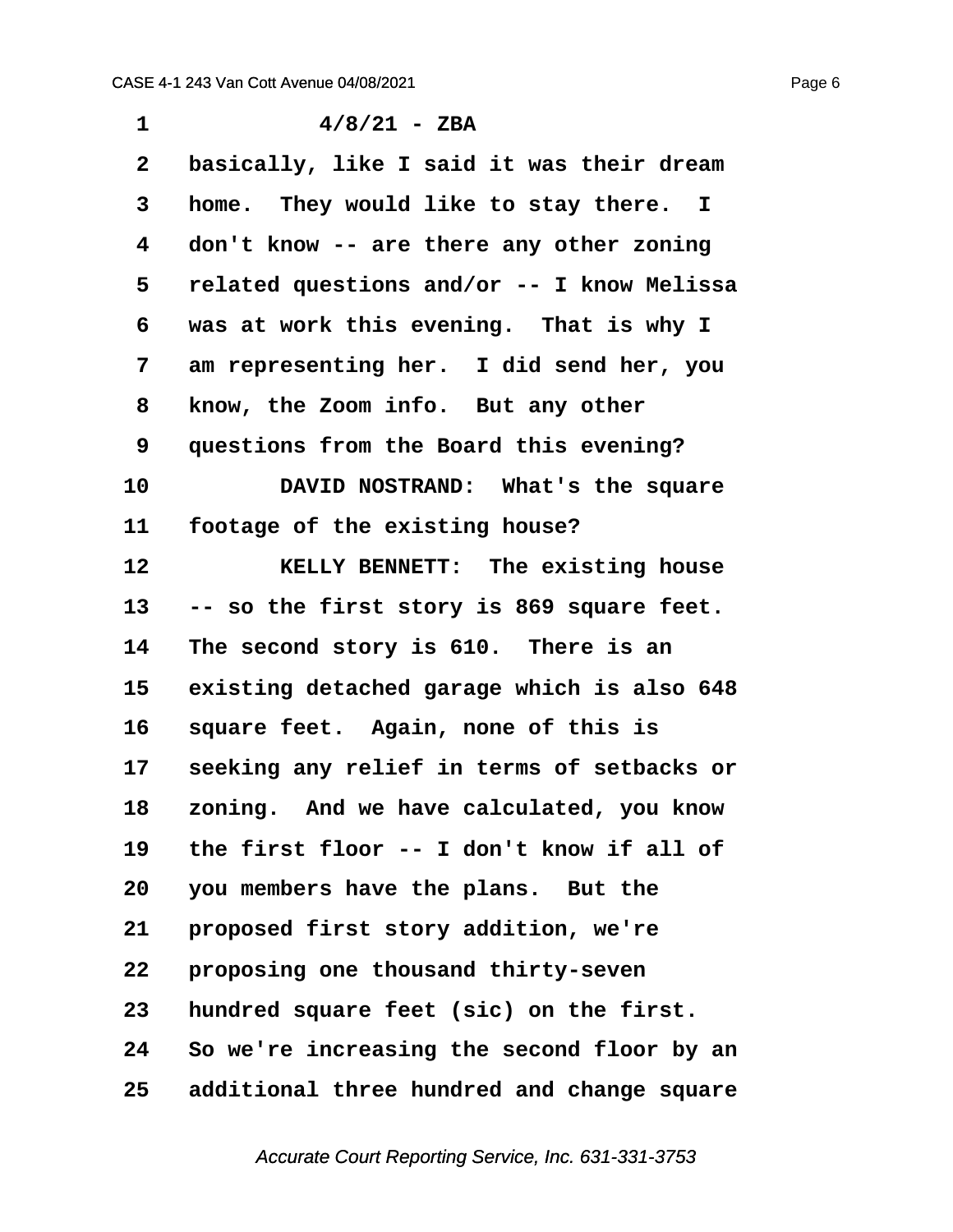<span id="page-7-0"></span> $1$   $4/8/21$  - ZBA

**·2· ·feet.· We have a proposed front portico at ·3· ·63 square feet, and then we calculated the ·4· ·rear covered steps, and proposed for a** 5 (inaudible) platform. So we've really **·6· ·calculated everything and in terms of ·7· ·square footage. ·8· · · · · STEVE FELLMAN:· Mr. Chairman, the ·9· ·Board may want to make sure that those** 10 variances don't ever get filled in, so to 11 **speak. 12· · · · · KELLY BENNETT:· We would absolutely 13· ·-- we would absolutely agree to a 14· ·condition to not enclose either, you know, 15· ·the front portico, rear covered steps or** 16 have it be converted to living space, one 17 hundred percent. If that, you know, is 18 any, you know, relief for the Board. We **19· ·would never -- actually, we'd be open to 20· ·any condition but -- because we factored 21· ·in everything.· We've actually cut it back** 22 quite a bit. And like I said, the **23· ·homeowners really do love being in the**

**24· ·Village and they do want to stay in the**

**25· ·Village.· So I know it's asking a lot in**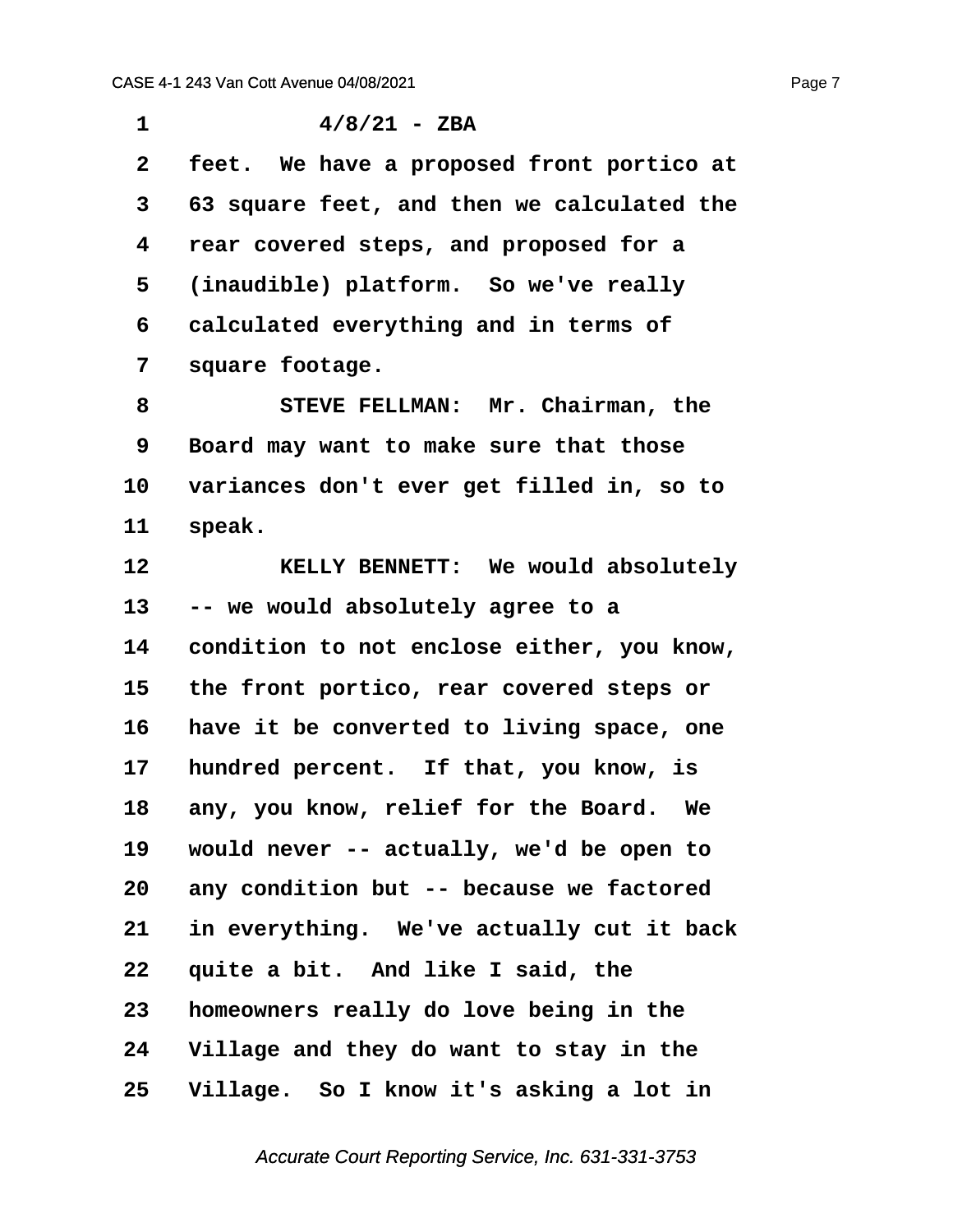<span id="page-8-0"></span>

| 1            | $4/8/21$ - ZBA                            |
|--------------|-------------------------------------------|
| $\mathbf{2}$ | terms of square footage, but those        |
| 3            | conditions would be agreed upon.          |
| 4            | DAVID NOSTRAND: Any of the members        |
| 5            | have any questions for Ms. Bennett?       |
| 6            | MARISA TULLY: I have -- there             |
| 7            | isn't a basement in this house; correct?  |
| 8            | KELLY BENNETT: I mean we did not          |
| 9            | provide a foundation plan for zoning      |
| 10           | purposes. I know we would -- we're not    |
| 11           | proposing any outside cellar entrances.   |
| 12           | They weren't required in any type of      |
| 13           | square footage. If you guys could -- you  |
| 14           | need to know if there's a full basement?  |
| 15           | Is that what the question is? Yes --      |
| 16           | okay, so there is a basement. It is       |
| 17           | existing and we're adding a new cellar.   |
| 18           | But it's all unfinished and there's no    |
| 19           | outside cellar entrances.                 |
| 20           | MARISA TULLY: Okay, thank you.            |
| 21           | KELLY BENNETT: Yeah, so the               |
| 22           | addition -- the two-story addition is     |
| 23           | built on another -- we're proposing a new |
| 24           | basement, yeah.                           |
| 25           | DAVID NOSTRAND: Under the family          |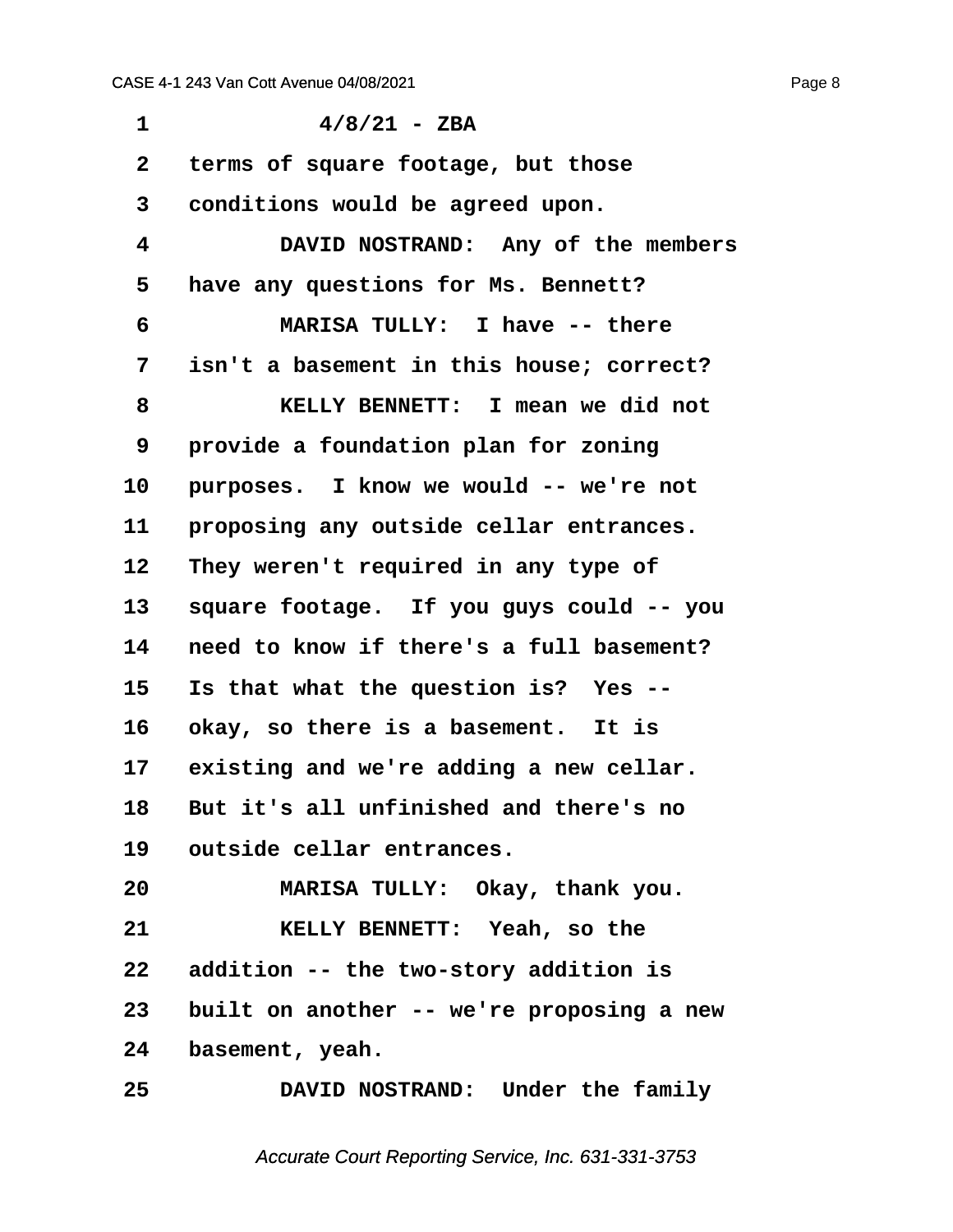<span id="page-9-0"></span> $1$   $4/8/21$  - ZBA **·2· ·room as well? ·3· · · · · KELLY BENNETT:· Yes, the entire ·4· ·two-story addition is under a cellar. ·5· ·It's unfinished with no outside access. ·6· ·That's really not the -- you know, there ·7· ·-- we've gained enough living space with ·8· ·what we've got on the first and second ·9· ·floor.· So I don't think that they're --** 10 we're not looking to ever finish or 11 **propose any outside cellar entrances. 12· · · · · DAVID NOSTRAND:· There's a** 13 discrepancy between the plans and the 14 survey as to the size of the garage. 15 Mr. Fellman, are you aware of all **16· ·that?** 17 STEVE FELLMAN: I am not, actually, 18 until just before. 19 **DAVID NOSTRAND:** Okay. That 20 doesn't affect any of this; does it? **21· · · · · STEVE FELLMAN:· We're going by the 22· ·-- again -- Kelly, can you explain -- 23· ·obviously, the total square footage of 24· ·everything that exists and proposed is** 25 accurate?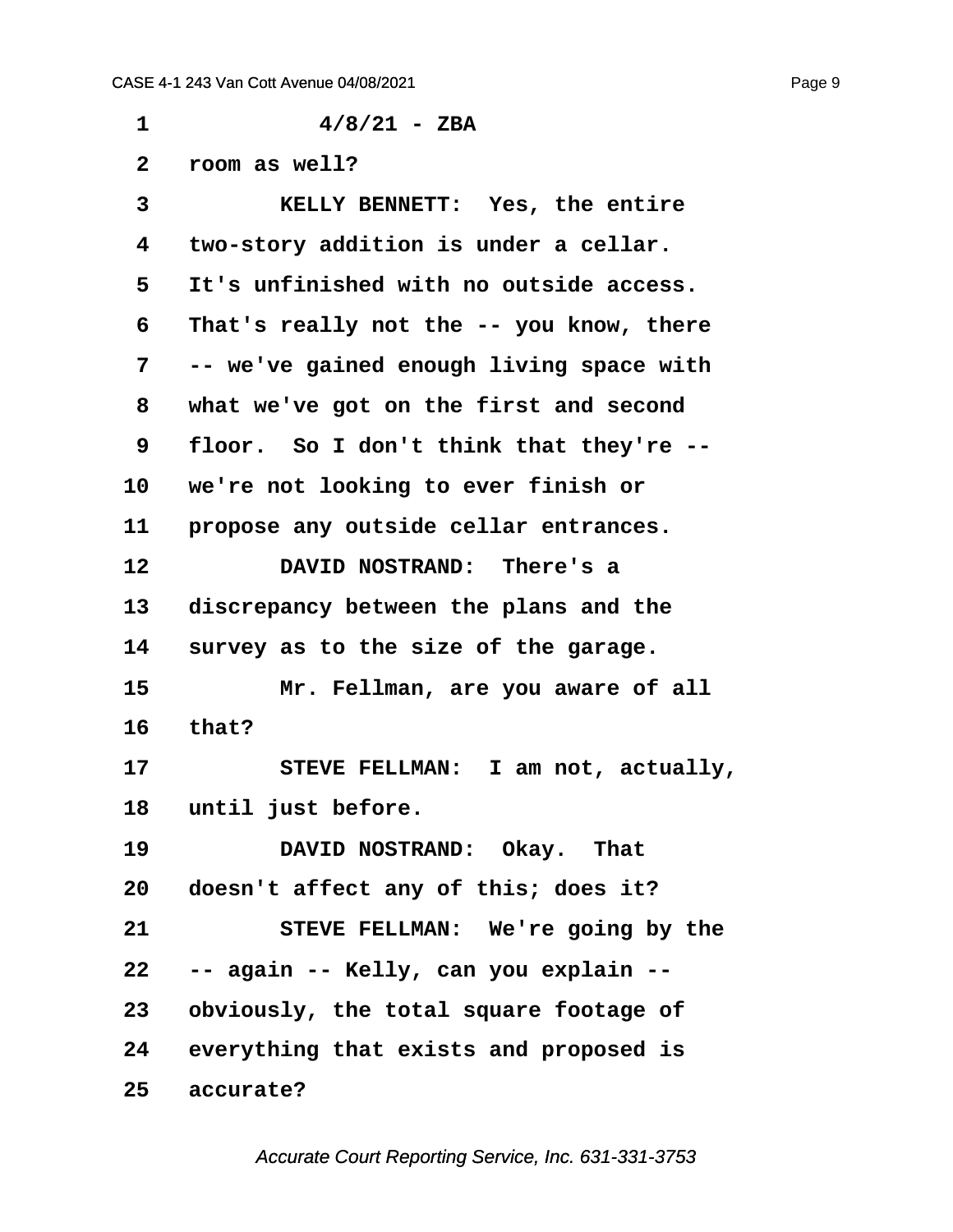<span id="page-10-0"></span>

| 1              | $4/8/21$ - ZBA                             |
|----------------|--------------------------------------------|
| $\overline{2}$ | KELLY BENNETT: Absolutely, Mr.             |
| 3              | Fellman. I mean we've calculated, you      |
| 4              | know, every bit of square footage. The     |
| 5              | survey does not show the new garage that   |
| 6              | was put in last year. However, all the     |
| 7              | square footages in perspective of the      |
| 8              | plans, everything's presented to the       |
| 9              | Board. Everything that would be            |
| 10             | calculated to our square footage is one    |
| 11             | hundred percent accurate.                  |
| 12             | STEVE FELLMAN: We need an updated          |
| 13             | survey.                                    |
| 14             | KELLY BENNETT: Okay, we can                |
| 15             | absolutely -- you know, I mean the         |
| 16             | existing detached garage is 648 square     |
| 17             | feet. We will get you whatever you need,   |
| 18             | for sure. It is still under construction.  |
| 19             | We applied for a demo permit. The garage   |
| $20\,$         | -- I don't know if that's what may be      |
| 21             | perhaps the concern is. The square         |
| 22             | footage-wise in terms of our calculations  |
| 23             | for tonight's purposes, presented to the   |
| 24             | Board and the request of relief that we're |
| 25             | asking for is one hundred percent in line. |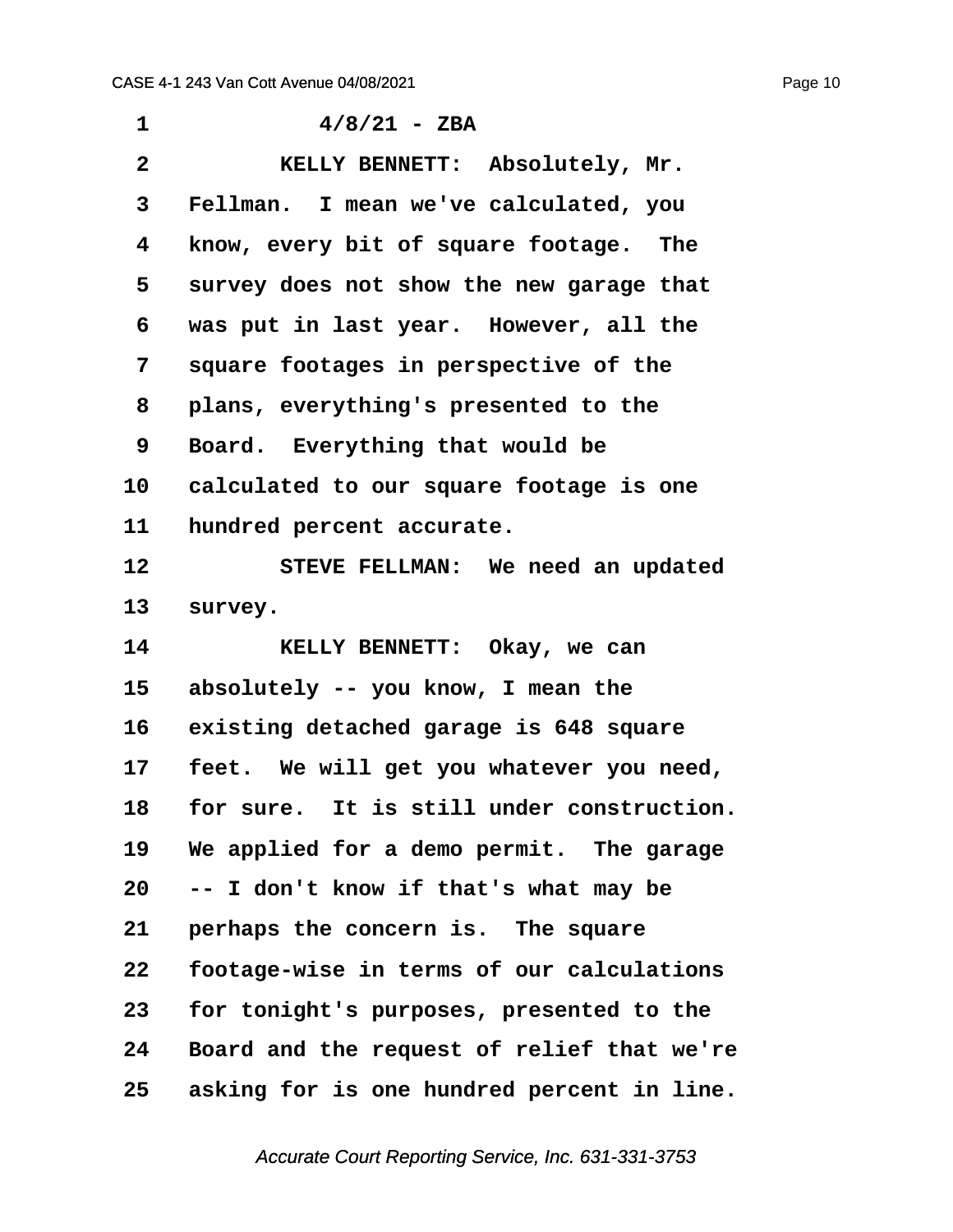<span id="page-11-0"></span> $1$   $4/8/21$  - ZBA **·2· ·If we need to show any under construction ·3· ·surveys or final surveys or anything else ·4· ·that you guys require, we'll absolutely ·5· ·get it in the works or drop it off to you. ·6· · · · · STEVE FELLMAN:· I'm sure if you ·7· ·tell me exactly everything correctly I ·8· ·would -- I would go to the bank on that -- ·9· · · · · KELLY BENNETT:· Yes.** 10 STEVE FELLMAN: (Continuing) -- at 11 the end of this, we would need as-built 12 **Surveys and everything will be --13· · · · · KELLY BENNETT:· Okay.** 14 STEVE FELLMAN: (Continuing) --15 verified this pretty easily when it's all **16· ·said and done if the Board --** 17 **KELLY BENNETT: Absolutely. 18· · · · · DAVID NOSTRAND:· This is a whole** 19 brand new garage, or they demolished the **20· ·old one and started over? 21· · · · · KELLY BENNETT:· It's an older** 22 garage that -- you know, the house is 23 actually extremely old. So it is a brand **24· ·new garage.· It's under construction, you** 25 know. But we have separate permits. None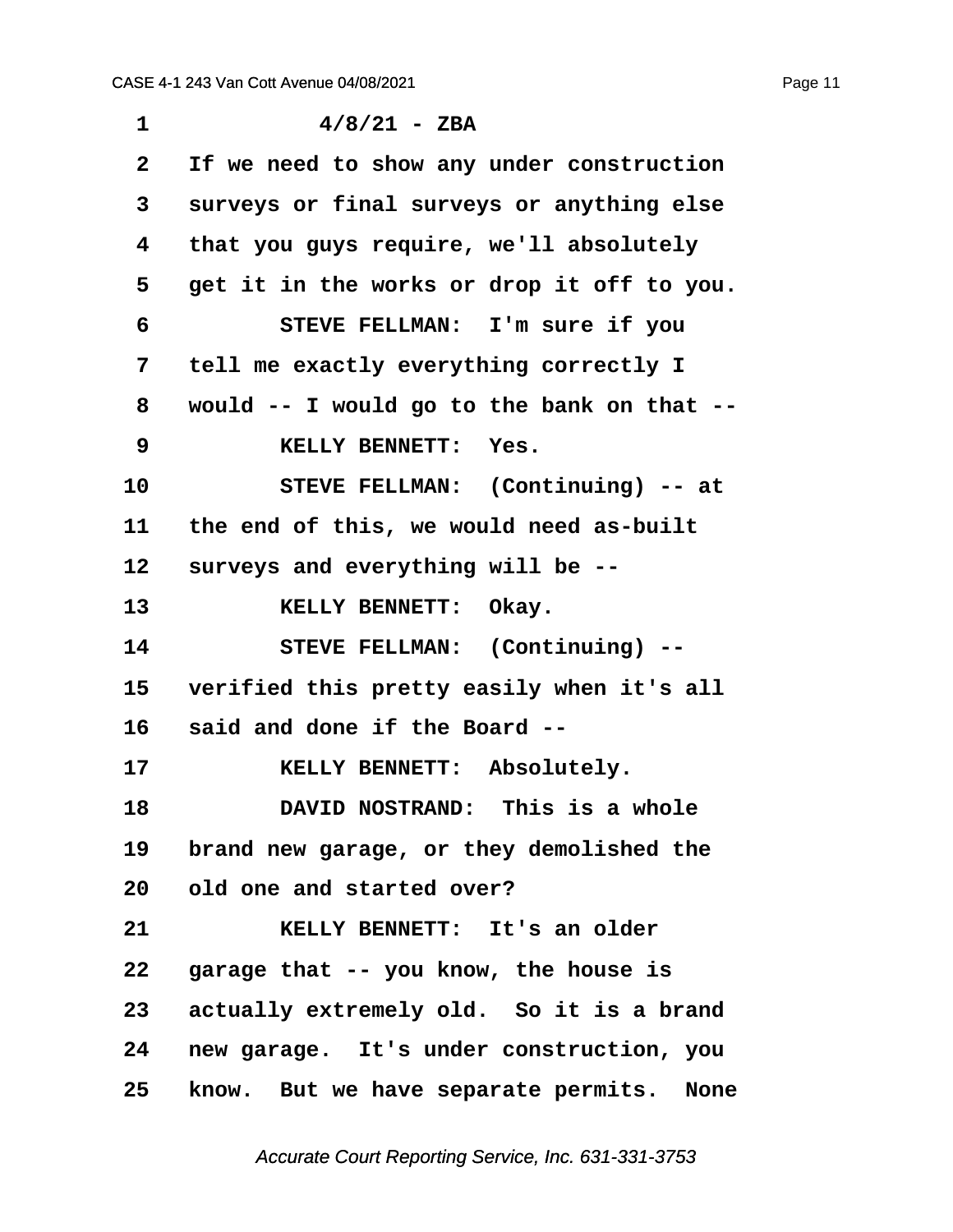<span id="page-12-0"></span>

| $\mathbf 1$  | $4/8/21$ - ZBA                             |  |
|--------------|--------------------------------------------|--|
| $\mathbf{2}$ | of these affected at the time our proposed |  |
| 3            | addition which is what we're here before   |  |
| 4            | the Board this evening to request relief   |  |
| 5            | for, which is -- you know, and the garage, |  |
| 6            | absolutely, comes into play. But           |  |
| 7            | calculated for, you know, the square       |  |
| 8            | footage.                                   |  |
| 9            | MARY CARPENTER: So the square              |  |
| 10           | footage --                                 |  |
| 11           | DAVID NOSTRAND: Does the Board             |  |
| 12           | have any questions?                        |  |
| 13           | JAMES PORTER: Yes. In the                  |  |
| 14           | application package it doesn't appear that |  |
| 15           | the garage is included in the total square |  |
| 16           | footage.                                   |  |
| 17           | Mr. Fellman, does the garage count         |  |
| 18           | towards floor area ratio or total square   |  |
| 19           | footage?                                   |  |
| 20           | STEVE FELLMAN: Yes.                        |  |
| 21           | MARISA TULLY: Yes, it does.                |  |
| 22           | JAMES PORTER: All right because            |  |
| 23           | the footage a hundred fifty-one square     |  |
| 24           | feet is just the first, second floor, then |  |
| 25           | a basement.                                |  |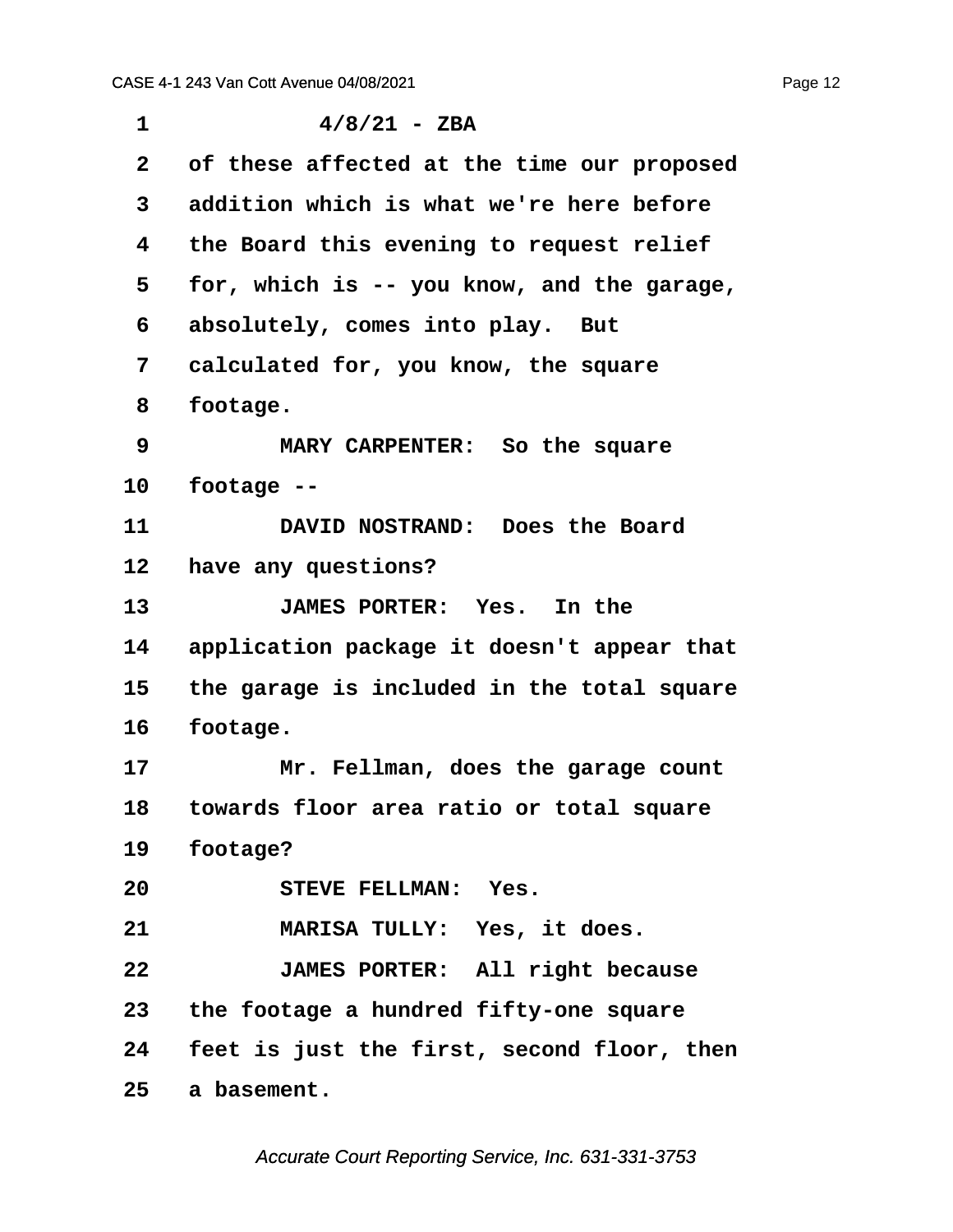<span id="page-13-0"></span>

| 1              | $4/8/21$ - ZBA                               |  |
|----------------|----------------------------------------------|--|
| $\overline{2}$ | STEVE FELLMAN: The basement                  |  |
| 3              | doesn't count.                               |  |
| 4              | KELLY BENNETT: Yeah, the basement            |  |
| 5              | is extremely low.                            |  |
| 6              | STEVE FELLMAN: No, but the                   |  |
| 7              | basement is not counted towards FAO (sic).   |  |
| 8              | JAMES PORTER: Okay, because the              |  |
| 9              | footage a hundred fifty-one square feet      |  |
| 10             | listed on the plans and the application is   |  |
| 11             | for the second floor, basement, and first    |  |
| 12             | floor, not the garage (inaudible) adjust     |  |
| 13             | it.                                          |  |
| 14             | DAVID NOSTRAND: Where do you see             |  |
| 15             | that, James?                                 |  |
| 16             | JAMES PORTER: On the plans. The              |  |
|                | 17 application package.                      |  |
| 18             | MARY CARPENTER: This doesn't have            |  |
|                | 19 the garage on it. It's also not listed on |  |
| 20             | here.                                        |  |
| 21             | JAMES PORTER: There's no garage              |  |
| 22             | listed.                                      |  |
| 23             | DAVID NOSTRAND: They included the            |  |
| 24             | basement?                                    |  |
| 25             | JAMES PORTER: Included the                   |  |
|                |                                              |  |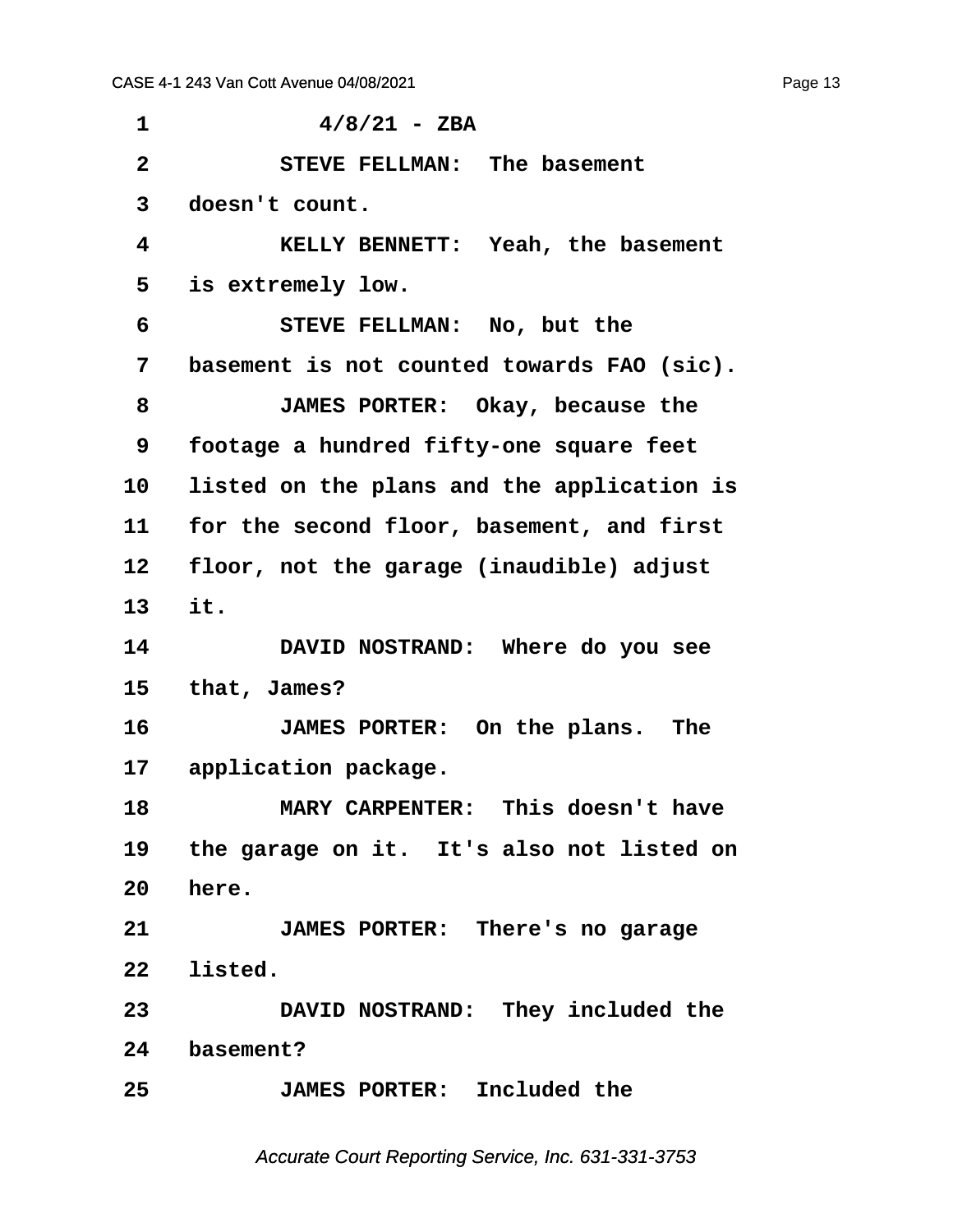<span id="page-14-0"></span> $1$   $4/8/21$  - ZBA 2 **basement**. **·3· · · · · DAVID NOSTRAND:· Take the basement ·4· ·out -- if you take the basement square ·5· ·footage out of the formula and add the ·6· ·garage, what does it end up, Ms. Bennett? ·7· · · · · MARISA TULLY:· Are we sure the ·8· ·basement doesn't count?· I'm reading the ·9· ·code and it looks like it counts.** 10 **· · · · KELLY BENNETT:** I mean, I don't 11 **have anywhere where the, you know,** 12 basement is actually, you know, in my 13 calculations, from my plans from the **14· ·office which does not have basement.· The** 15 basement, actually, I don't believe 16 counts, but we do know the size of the 17 detached garage is to remain. Everything **18· ·should be totaled at -- I mean, I don't** 19 **know if you guys are counting anything** 20 extra, but, we've done our best. **21· · · · · DAVID NOSTRAND:· It looks like 22· ·about 3500 square feet is proposed, not 23· ·42. 24· · · · · JAMES PORTER:· Oh, okay. 25· · · · · DAVID NOSTRAND:· It's not adding up**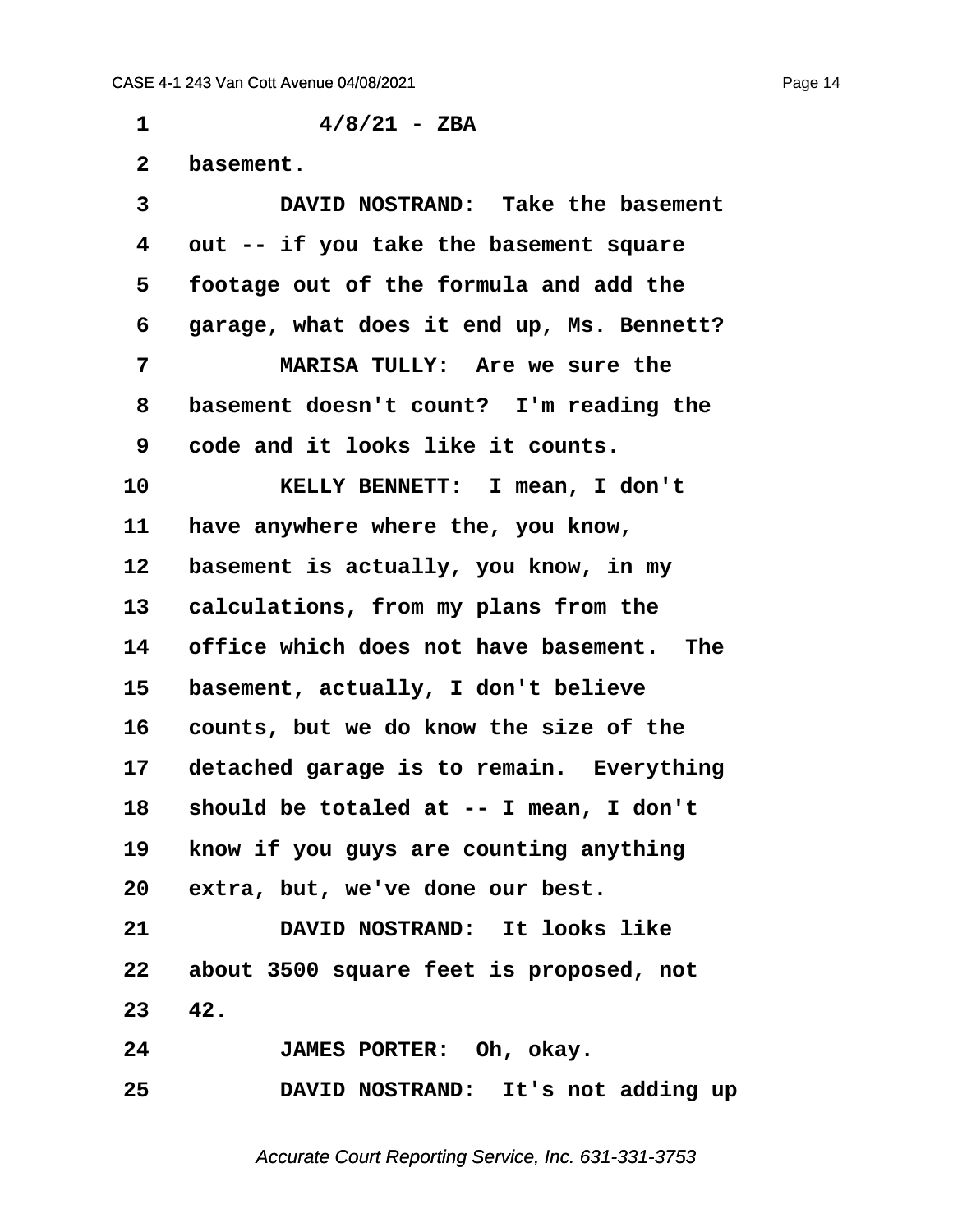<span id="page-15-0"></span> $1$   $4/8/21$  - ZBA **·2· ·here.· Two, three -- ·3· · · · · MARY CARPENTER:· Page 5 -- ·4· · · · · DAVID NOSTRAND:· Something is not ·5· ·adding up here.· I'm on page 5 and it adds ·6· ·up to about four -- fifty-five hundred. ·7· · · · · JAMES PORTER:· Fifty-three** 8 sixty-eight. **·9· · · · · (WHEREUPON, there was inaudible** 10 cross-talk amongst the parties present.) 11 **JAMES PORTER:** If you add main 12 floor of 1906 square feet; second floor 13 fifteen fifty-six square feet; basement of **14· ·1906 square feet, adds up to fifty-three** 15 sixty-eight, total square footage. So if **16· ·the basement doesn't count --** 17 **DAVID NOSTRAND:** You're really at **18· ·3500. 19· · · · · JAMES PORTER:· Yeah, thirty-four 20· ·sixty-two.· But then you have to add -- 21· · · · · MARY CARPENTER:· Look at six 22· ·hundred dash two fourteen, it says to** 23 count the basement. **24· · · · · CLAUDIO DE BELLIS, ESQ.:· Yeah, but 25· ·you know if you read a little further in**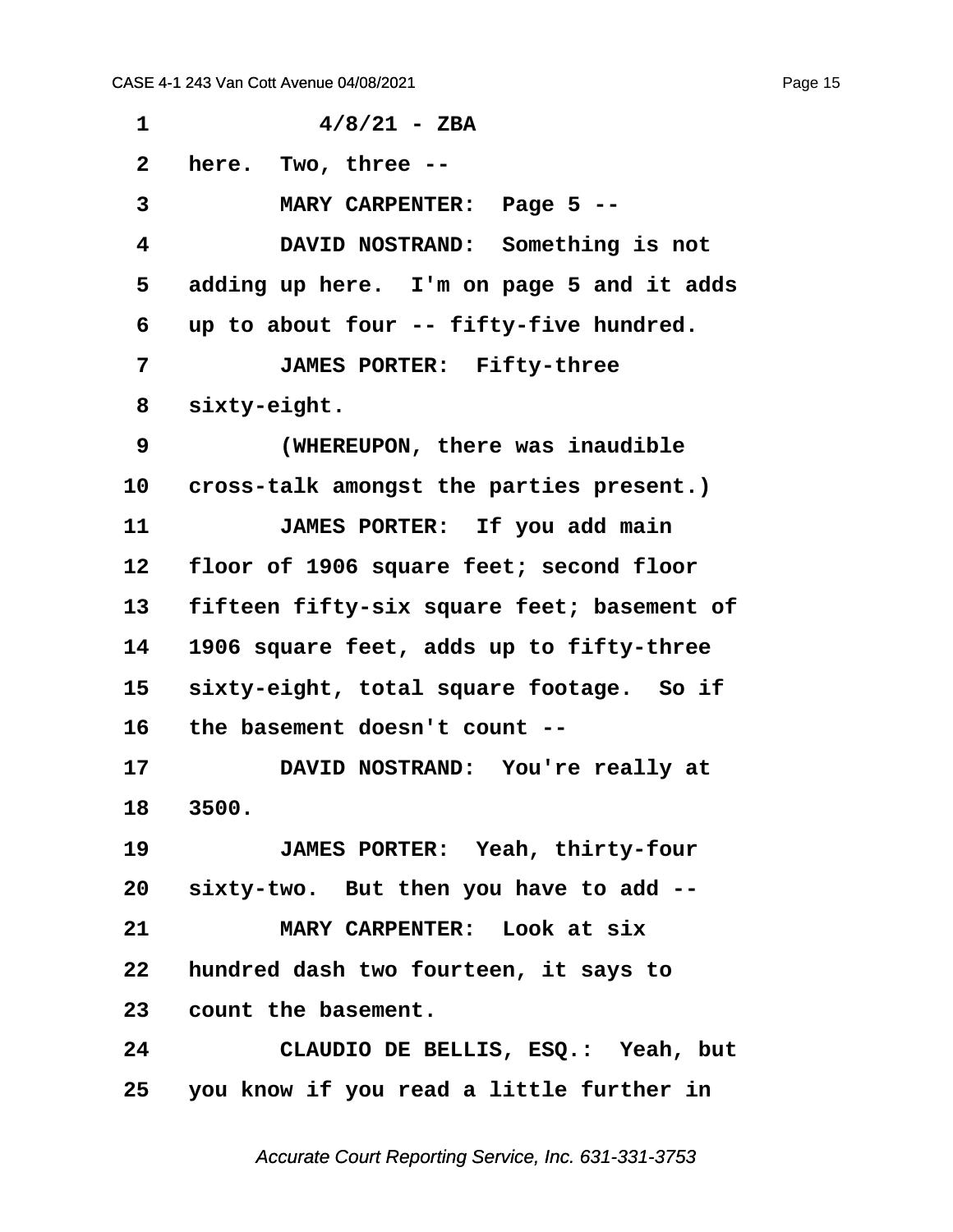<span id="page-16-0"></span> $1$   $4/8/21$  - ZBA **·2· ·there, the basement can be excluded if ·3· ·it's exclusively for dead storage. ·4· · · · · STEVE FELLMAN:· Right, unfinished ·5· ·basement. ·6· · · · · JAMES PORTER:· The unfinished ·7· ·basement. ·8· · · · · CLAUDIO DE BELLIS, ESQ.:· Yeah, if ·9· ·it's not being used --** 10 **JAMES PORTER:** I apologize. 11 **MARY CARPENTER:** Okay, so we 12 exclude the basement and add the garage; **13· ·is that right? 14· · · · · CLAUDIO DE BELLIS, ESQ.:· Provided 15· ·it's designated exclusively for dead** 16 storage. 17 **MARY CARPENTER:** So they can't 18 **finish the basement?** 19 · **JAMES PORTER:** Yeah. **20· · · · · DAVID NOSTRAND:· So we can add that 21· ·to the part of the parameters. 22· · · · · CLAUDIO DE BELLIS, ESQ.:· Yeah, you** 23 can do that. **24· · · · · DAVID NOSTRAND:· Parameters** 25 requirement.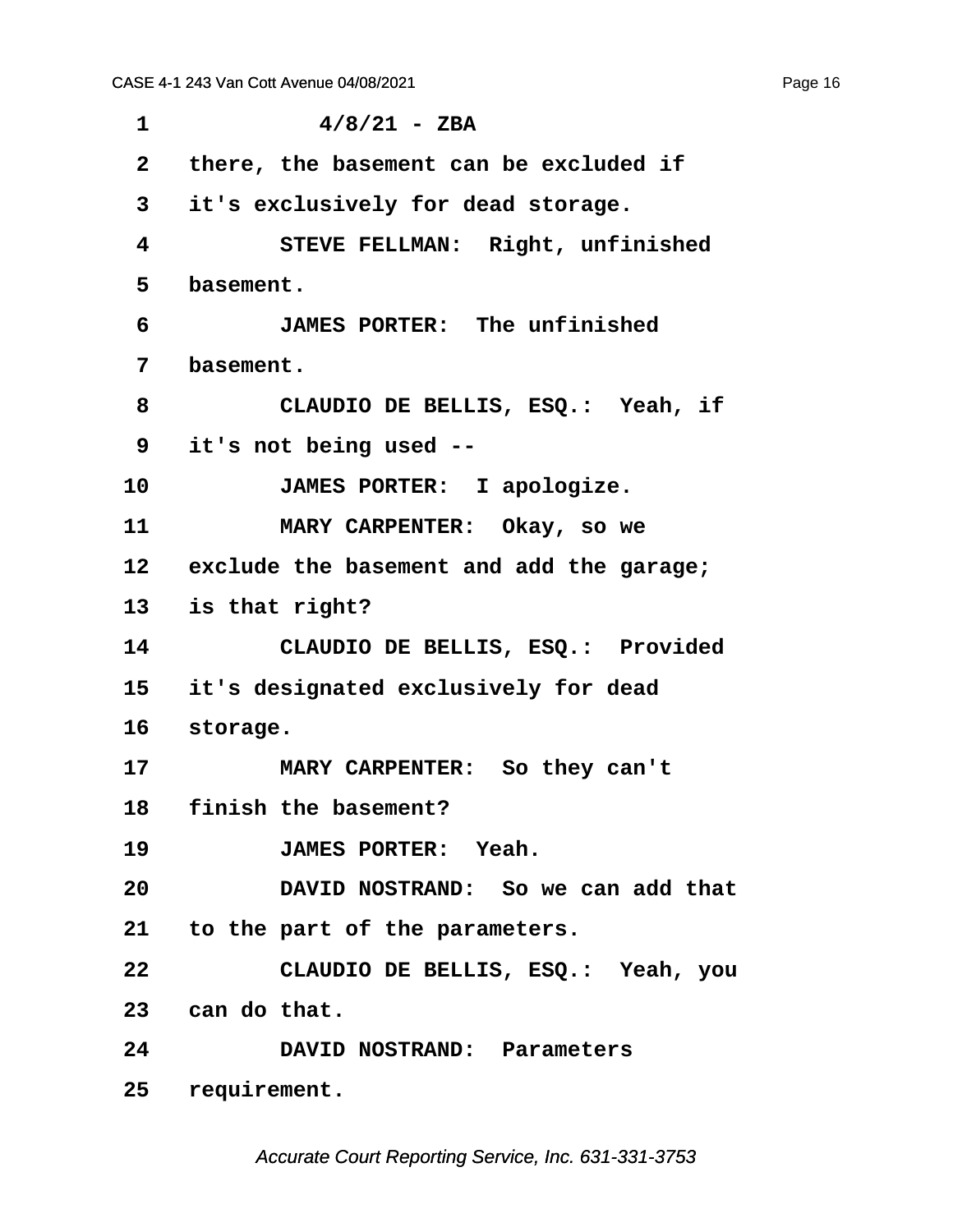<span id="page-17-0"></span> $1$   $4/8/21$  - ZBA **·2· · · · · STEVE FELLMAN:· Absolutely. ·3· · · · · DAVID NOSTRAND:· So you're really ·4· ·at about 3500 square feet without the** 5 garage. **·6· · · · · KELLY BENNETT:· I'm just really ·7· ·honestly going off our zoning denial that ·8· ·looks even, you know, better in our ·9· ·circumstance, but, you know, it was how 10· ·the best we calculated the square footage,** 11 so... **12· · · · · JAMES PORTER:· If you exclude the** 13 basement but add the garage, forty-one 14 **hundred ten square feet. 15· · · · · DAVID NOSTRAND:· So it's even less** 16 than the variance. 17 **JAMES PORTER: Right. 18· · · · · DAVID NOSTRAND:· So it's six 19· ·hundred -- what, 610 difference, Jim? 20· · · · · JAMES PORTER:· Yes.· Six ten** 21 (inaudible). **22· · · · · DAVID NOSTRAND:· Yeah.· Not seven 23· ·hundred -- 24· · · · · JAMES PORTER:· Right.· (Inaudible) 25· ·this size, that's not much of a --**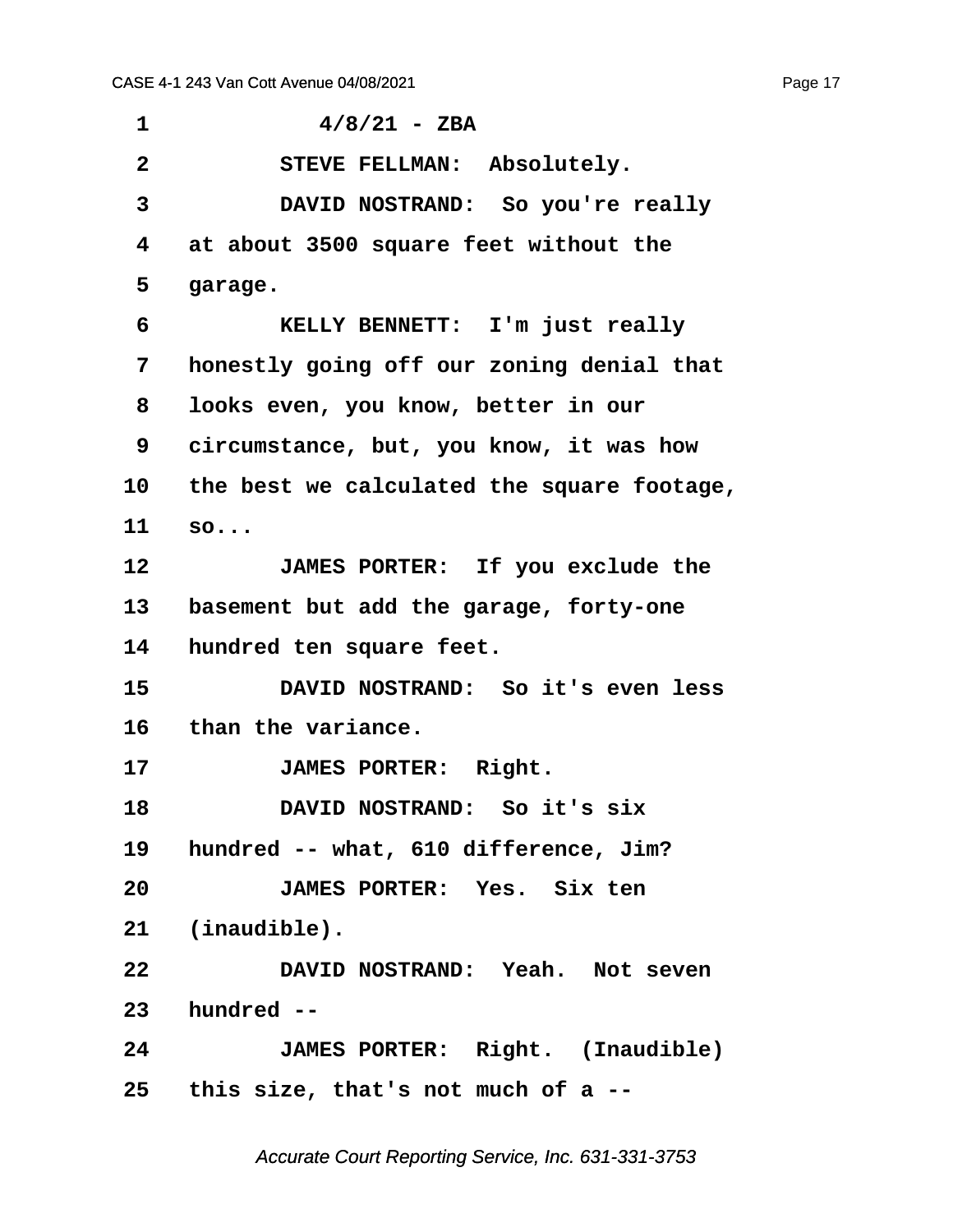<span id="page-18-0"></span> $1$   $4/8/21$  - ZBA **·2· · · · · DAVID NOSTRAND:· No. ·3· · · · · JAMES PORTER:· (Continuing) -- in ·4· ·my opinion.** 5 **· DAVID NOSTRAND: Mr. Fellman, ·6· ·should she read you the numbers and we can ·7· ·approve it tonight -- should she redo the ·8· ·application to show the proper numbers? ·9· · · · · STEVE FELLMAN:· Yeah, I would say 10· ·approve it subject to us getting --** 11 correcting all the numbers reflecting what 12 we just discussed. 13 **DAVID NOSTRAND:** Right. Okay. Any 14 more questions --**15· · · · · KELLY BENNETT:· And we'll have 16· ·that --** 17 **DAVID NOSTRAND:** (Continuing) --18 from the members? **19· · · · · KELLY BENNETT:· No, but we will 20· ·have that to you guys tomorrow. 21· · · · · STEVE FELLMAN:· Don't have it to me 22· ·until we talk about and agree on how we're 23· ·adding the numbers up. 24· · · · · KELLY BENNETT:· Okay.· Well, you** 25 guys let us know that.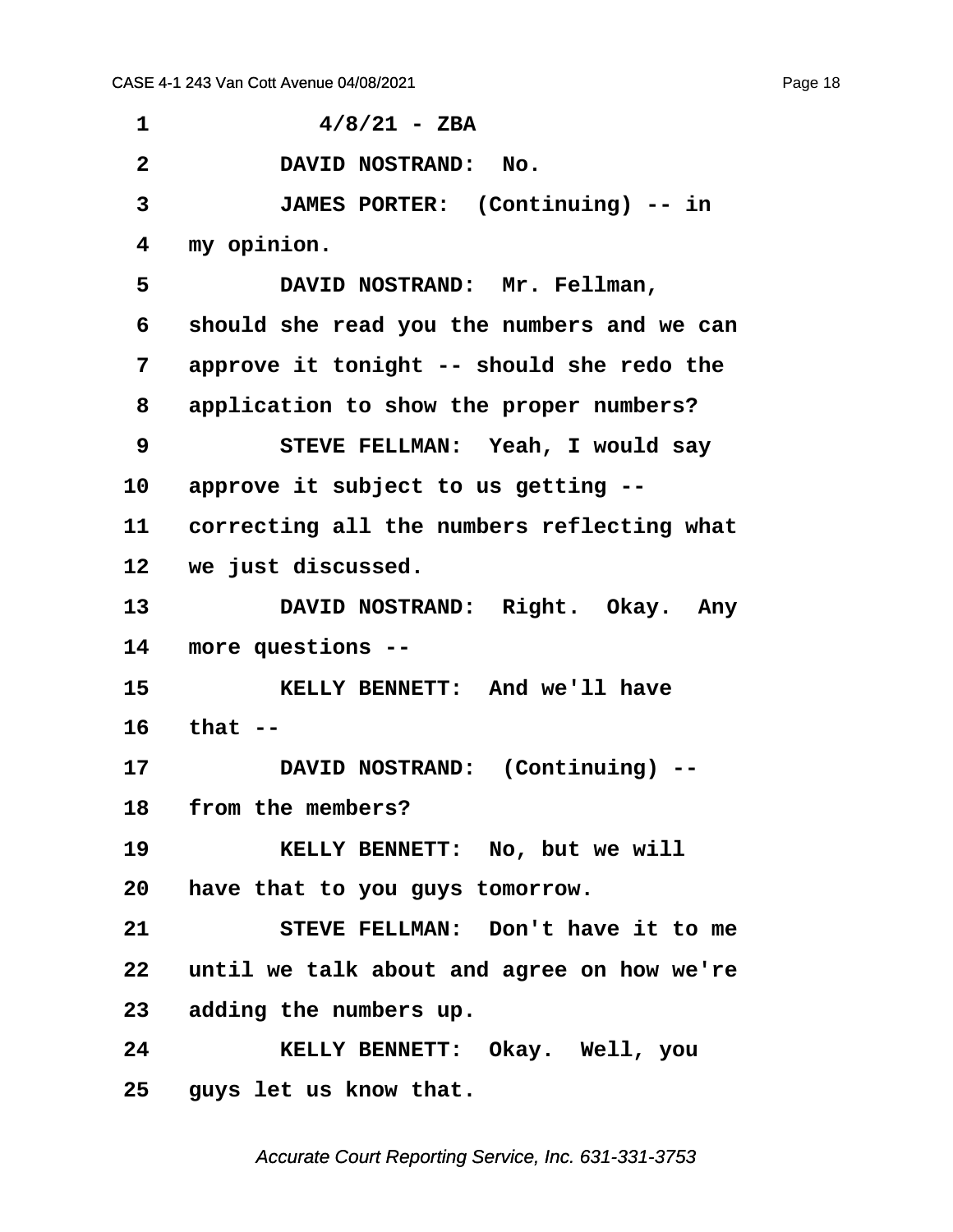<span id="page-19-0"></span>

| 1               | $4/8/21$ - ZBA                               |
|-----------------|----------------------------------------------|
| $\overline{2}$  | DAVID NOSTRAND: Okay. Any of the             |
| 3               | members have any more questions?             |
| 4               | JAMES PORTER: Just the fact that             |
| 5               | it's all predicated on the basement never    |
| 6               | being finished; is that correct?             |
| 7               | DAVID NOSTRAND: Right.                       |
| 8               | JAMES PORTER: If the basement is             |
| 9               | finished then it has to be added in.         |
| 10              | DAVID NOSTRAND: Right.                       |
| 11              | JAMES PORTER: Okay.                          |
| 12              | CLAUDIO DE BELLIS, ESQ.: They                |
|                 | 13 would have to come back. They couldn't -- |
| 14              | JAMES PORTER: Right, they would              |
| 15              | have to come back.                           |
| 16              | CLAUDIO DE BELLIS, ESQ.: Yes.                |
| 17              | DAVID NOSTRAND: We can make that             |
|                 | 18 part of the stipulation just to go along  |
|                 | 19 with the enclosed porches, et cetera.     |
| 20              | JAMES PORTER: Right.                         |
| 21              | CLAUDIO DE BELLIS, ESQ.: Yup.                |
| 22              | There you go.                                |
| 23              | KELLY BENNETT: Yeah, so we would             |
| 24              | agree to that as well as -- I mean I don't   |
| 25 <sub>2</sub> | know if this is helpful at this point, but   |

Page 19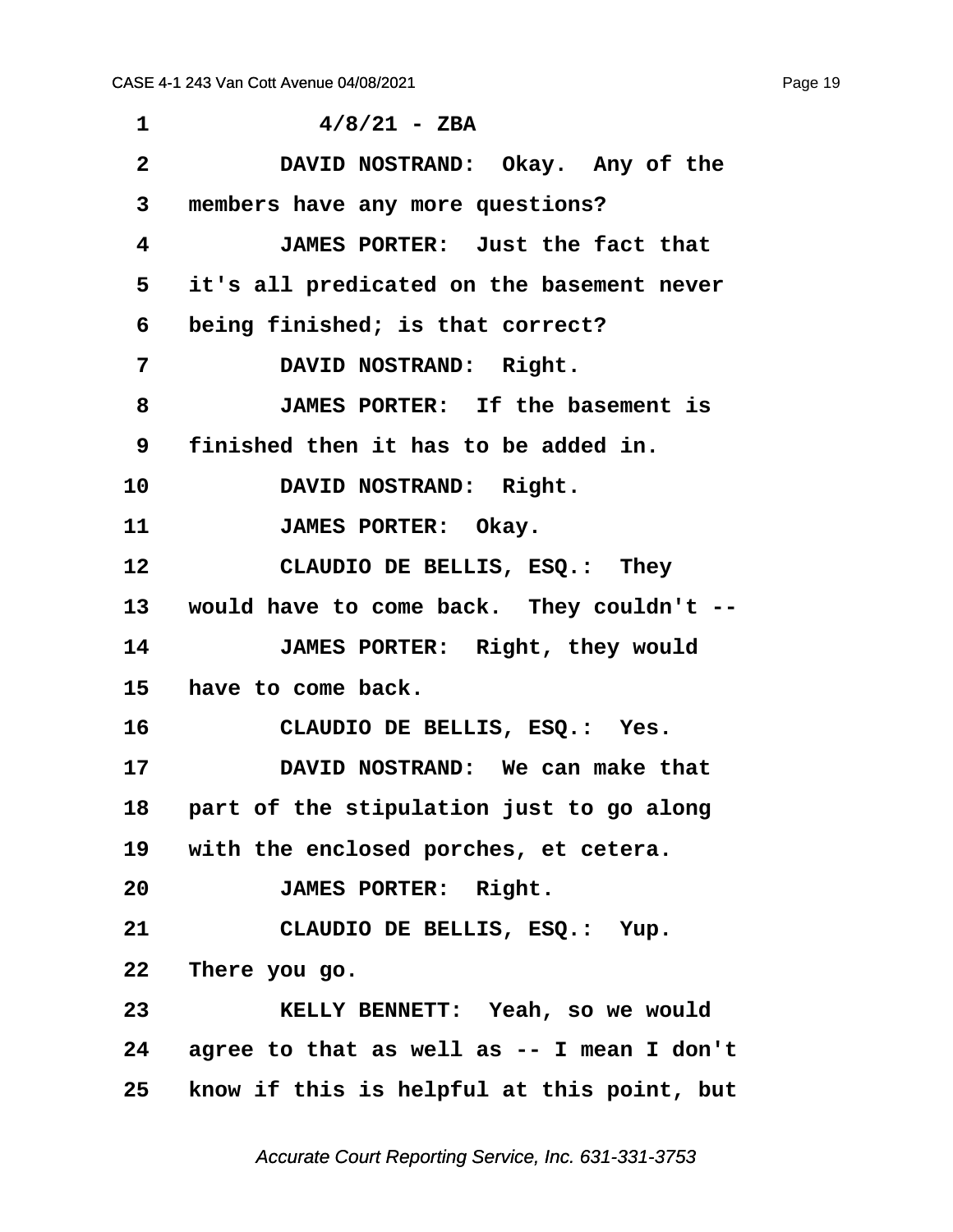<span id="page-20-0"></span>

| 1            | $4/8/21 - ZBA$                             |  |
|--------------|--------------------------------------------|--|
| $\mathbf{2}$ | what we calculated was forty-two fifty-one |  |
| 3            | in terms of square footage.                |  |
| 4            | CLAUDIO DE BELLIS, ESQ.: Okay, so          |  |
| 5            | I don't want to make this even more        |  |
| 6            | complicated --                             |  |
| 7            | KELLY BENNETT: Yes, I mean --              |  |
| 8            | CLAUDIO DE BELLIS, ESQ.:                   |  |
| 9            | (Continuing) -- but the Board could give a |  |
| 10           | variance for the basement and allow it.    |  |
| 11           | The code says you can't but that's what    |  |
| $12 \,$      | they're here for, for that variance, $so$  |  |
| 13           | MARISA TULLY: And it doesn't -- so         |  |
| 14           | that's like five thousand?                 |  |
| 15           | CLAUDIO DE BELLIS, ESQ.: Well, you         |  |
| 16           | know, then it's a bigger number, yeah.     |  |
| 17           | MARISA TULLY: Yeah.                        |  |
| 18           | CLAUDIO DE BELLIS, ESQ.: But you           |  |
|              | 19 have that ability if, you know, that's  |  |
| 20           | what you want to do.                       |  |
| 21           | DAVID NOSTRAND: If the                     |  |
| 22           | homeowner --                               |  |
| 23           | KELLY BENNETT: I mean the bigger           |  |
| 24           | focus for the homeowner is just their --   |  |
| 25           | you know, their dream home on the first    |  |

Page 20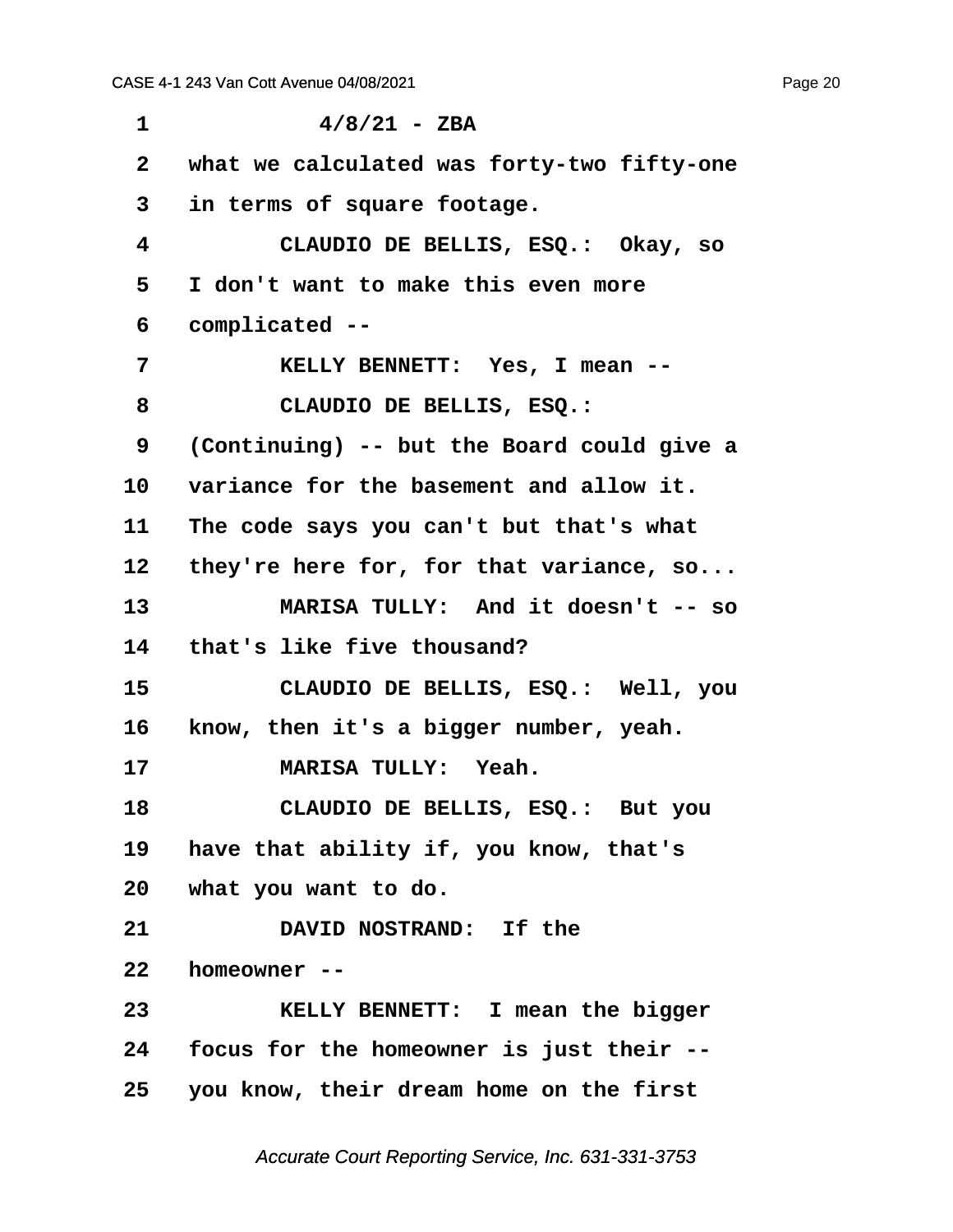<span id="page-21-0"></span>

| 1               | $4/8/21$ - ZBA                             |  |
|-----------------|--------------------------------------------|--|
| $\mathbf{2}$    | and second floor for their living space.   |  |
| 3               | So, you know, that -- that's the -- the    |  |
| 4               | unfinished basement is definitely not, you |  |
| 5               | know, any type of concern for us           |  |
| 6               | whatsoever.                                |  |
| 7               | CLAUDIO DE BELLIS, ESQ.: Okay.             |  |
| 8               | JAMES PORTER: We could just stay           |  |
| 9               | silent on the question of basement, is     |  |
| 10 <sup>°</sup> | what you're saying.                        |  |
| 11              | KELLY BENNETT: Yes.                        |  |
| 12              | DAVID NOSTRAND: You don't think we         |  |
| 13              | should put that as a stipulation?          |  |
| 14              | KELLY BENNETT: Oh, no -- I mean if         |  |
| 15              | you're calculating unfinished basement     |  |
| 16              | square footage then yes, absolutely. I     |  |
| 17              | don't know, I'm very confused by all --    |  |
| 18              | CLAUDIO DE BELLIS, ESQ.: The               |  |
| 19              | question should be, does the applicant     |  |
| 20              | need the basement or they were intending   |  |
| 21              | to have it unfinished?                     |  |
| 22              | KELLY BENNETT: Oh, well, it's              |  |
| 23              | unfinished, but there is going to be -- I  |  |
| 24              | mean, we're constructing this very large   |  |
| 25 <sub>2</sub> | addition to one hundred percent. There's   |  |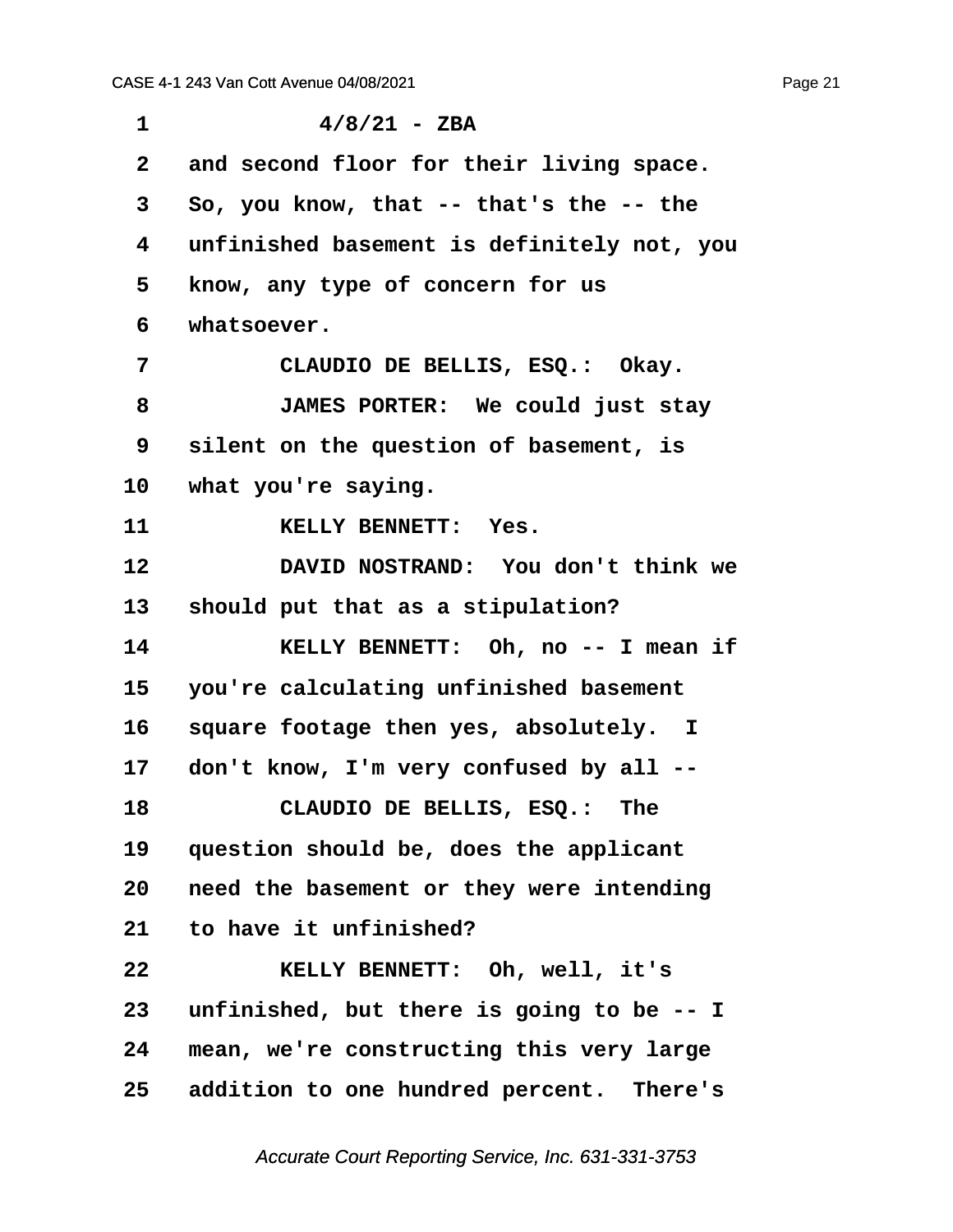<span id="page-22-0"></span> $1$   $4/8/21$  - ZBA 2 **going to be a full basement.** It will **·3· ·remain unfinished. ·4· · · · · DAVID NOSTRAND:· Make that part of ·5· ·the -- ·6· · · · · CLAUDIO DE BELLIS, ESQ.:· Make it ·7· ·part of the condition then. ·8· · · · · KELLY BENNETT:· Okay, that's great. ·9· · · · · STEVE FELLMAN:· If ever they want 10· ·to finish the basement, they have to go** 11 back to the Board. 12 **8ELLY BENNETT:** That would be one 13 hundred percent, you know, acceptable. 14 Like I said, they're... 15 **· DAVID NOSTRAND:** Any more questions 16 from the Board? Anybody on the Board? **17· · · · · MARY CARPENTER:· Nope.** 18 **DAVID NOSTRAND:** No? Okay. **19· · · · · We need a motion to approve the 20· ·application once it's resubmitted with the** 21 **proper numbers, recalculated properly. 22· · · · · KEVIN WOOD:· Mr. Chair, do you want 23· ·to ask if there are any other comments out 24· ·there?· You do have attendees out there. 25· · · · · DAVID NOSTRAND:· Oh, okay, yeah,**

Accurate Court Reporting Service, Inc. 631-331-3753

Page 22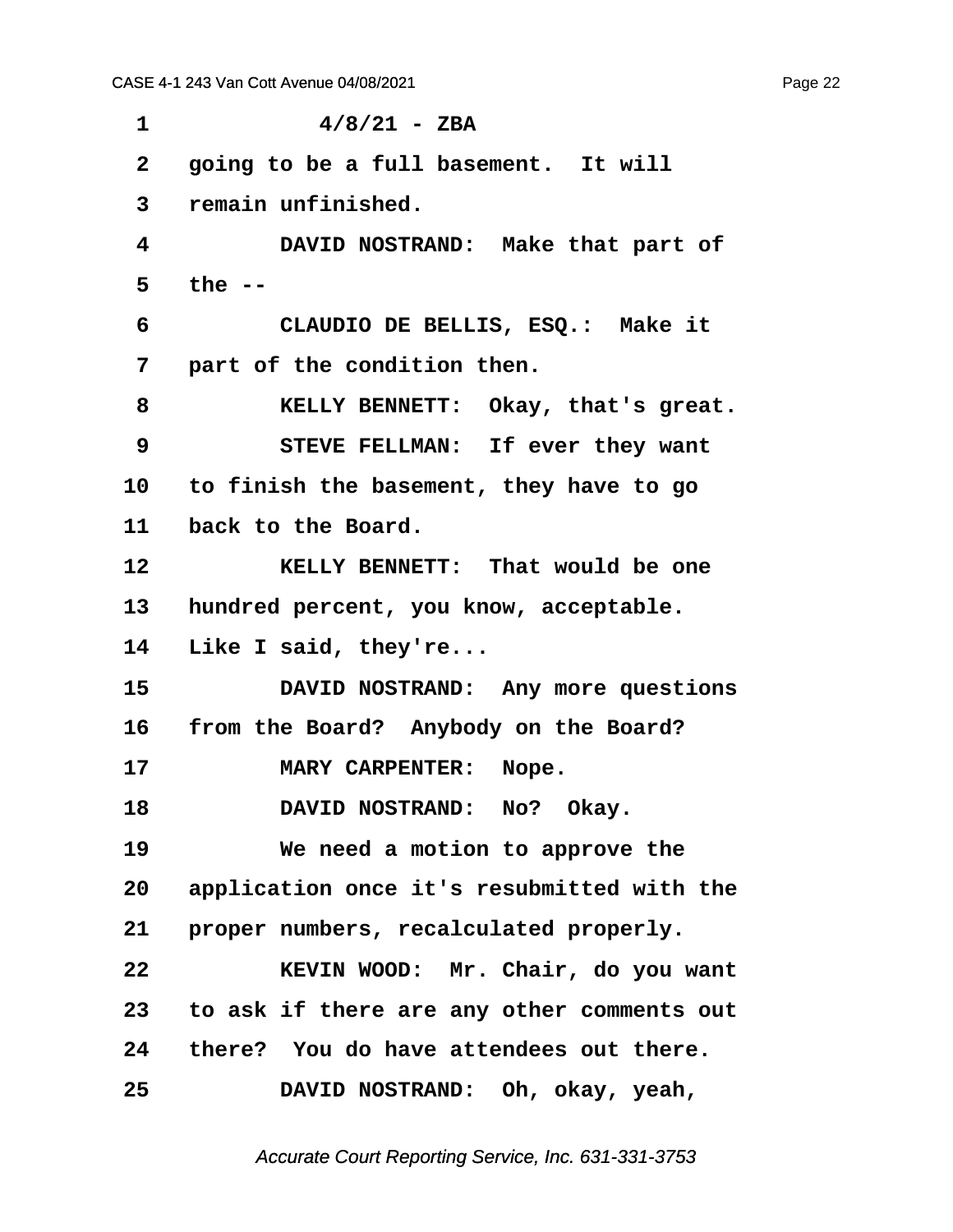<span id="page-23-0"></span> $1$   $4/8/21$  - ZBA **·2· ·that's a good idea. ·3· · · · · Is there anybody in the audience ·4· ·that wants to raise their Zoom hand and ·5· ·have a comment on this case? ·6· · · · · KEVIN WOOD:· Anybody on a cell ·7· ·phone, star 9 to raise their hand. ·8· · · · · Going once, going twice. ·9· · · · · Could be more the attendees and** 10 **people of interest at the time. 11· · · · · No hands are raised, Mr. Chairman.** 12 **DAVID NOSTRAND:** Okay. All right, **13· ·so we need a motion to approve Case 4-1, 14· ·at 243 Van Cott Avenue.** 15 Mr. Porter? **16· · · · · JAMES PORTER:· Want me to do it?** 17 Okay. 18 **18** *Mr.* **Chairman, I move that we 19· ·approve the application as submitted with 20· ·the following conditions: 21· · · · · That the square footage now has to 22· ·be resubmitted and verified. 23· · · · · That the exterior porticos and 24· ·steps never be enclosed and that the 25· ·basement remain unfinished.**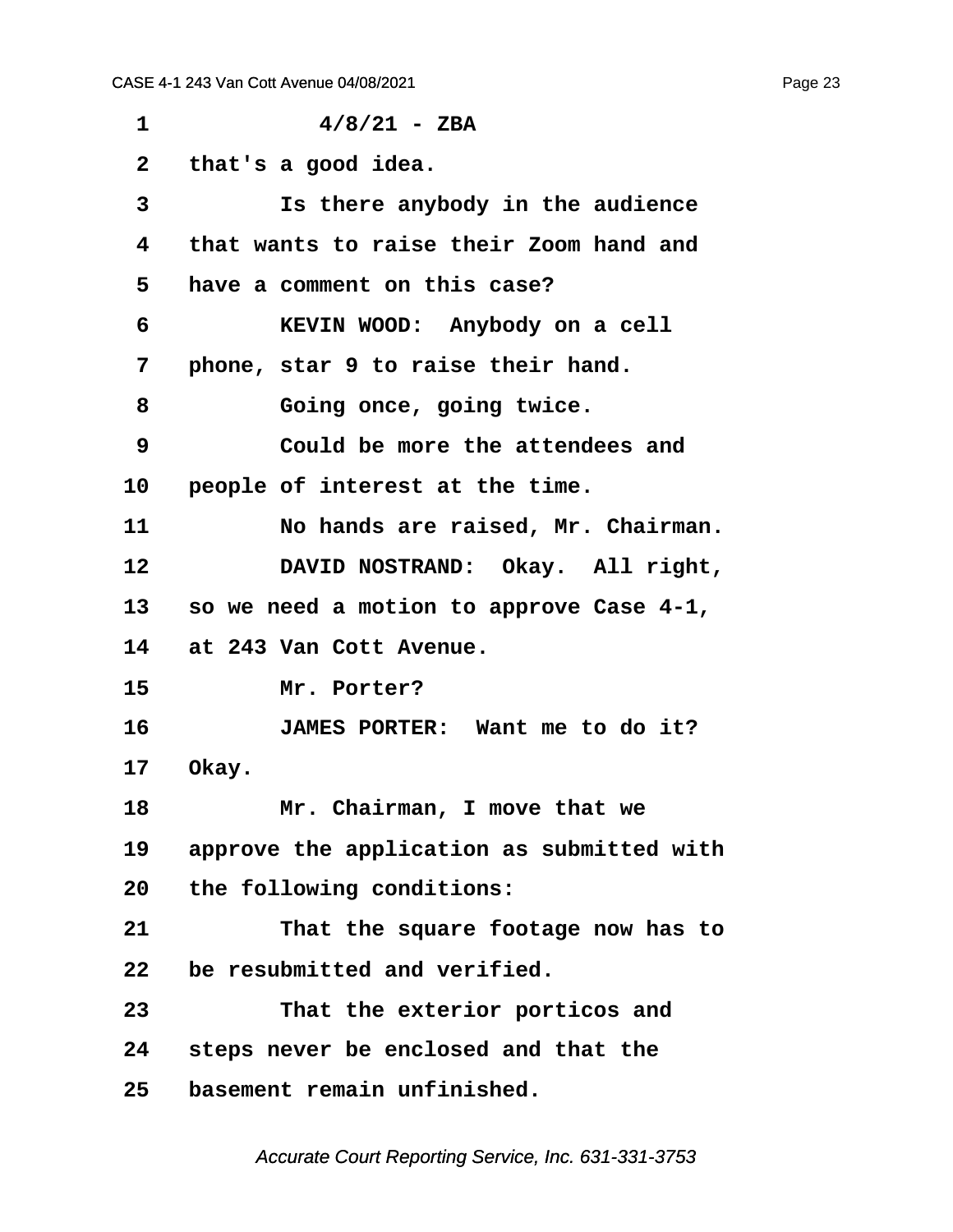<span id="page-24-0"></span> $4/8/21 - ZBA$ **·2· · · · · MARY CARPENTER:· I'll second it.** 3 **· DAVID NOSTRAND: Okay. ·4· · · · · KELLY BENNETT:· We do greatly ·5· ·appreciate your time. ·6· · · · · JAMES PORTER:· We haven't voted ·7· ·yet. ·8· · · · · MARY CARPENTER:· Dave, we have to ·9· ·vote.** 10 **DAVID NOSTRAND:** Okay. All in 11 **favor? 12· · · · · (WHEREUPON, there was a unanimous,** 13 affirmative vote of the Board members 14 **present.** Motion passed 4-0) 15 **· DAVID NOSTRAND:** Motion carried. **16· · · · · KELLY BENNETT:· Have a great** 17 evening. Thank you, Chairman and Members 18 of the Board. We really appreciate it. **19· · · · · JAMES PORTER:· You're welcome.** 20 **· · · · · KELLY BENNETT:** Good night. **21· · · · · DAVID NOSTRAND:· Thank you, Ms.** 22 Bennett. **23· · · · · MARY CARPENTER:· Good night. 24· · · · · DAVID NOSTRAND:· Mary, would you 25· ·like to make a motion to close the**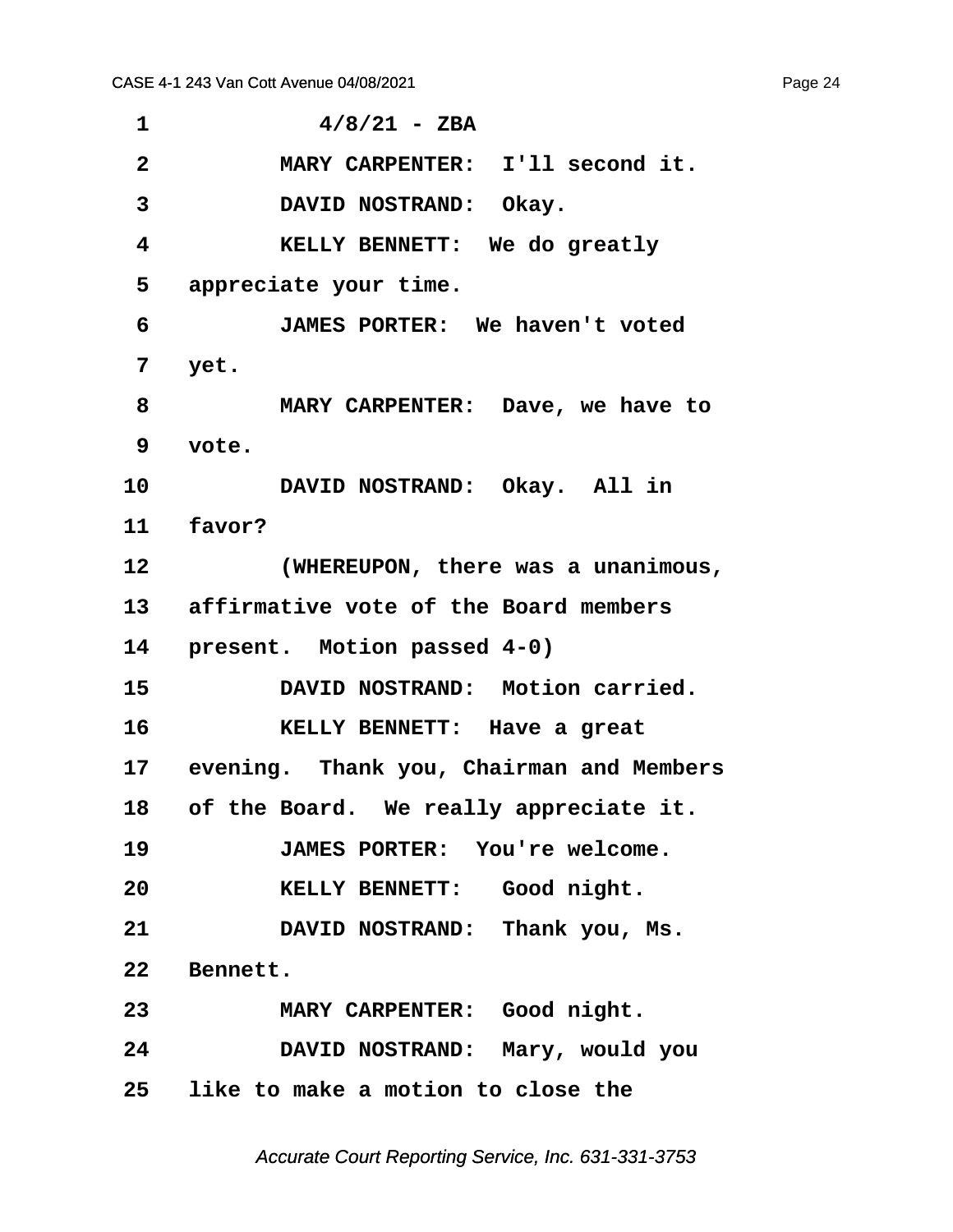**·1· · · · · · ·4/8/21 - ZBA ·2· ·meeting? ·3· · · · · MARY CARPENTER:· Sure.· I would ·4· ·make a motion to close the meeting. ·5· · · · · MARISA TULLY:· Second. ·6· · · · · DAVID NOSTRAND:· All in favor? ·7· · · · · (WHEREUPON, there was a unanimous, ·8· ·affirmative vote of the Board members** 9 **present.** Motion passed 4-0) 10 **DAVID NOSTRAND:** Okay, motion 11 carried. **12· · · · · (WHEREUPON, this hearing was** 13 **concluded.**) **14** • **\*** \* \* \* **15 16 17 18 19 20 21 22 23 24 25**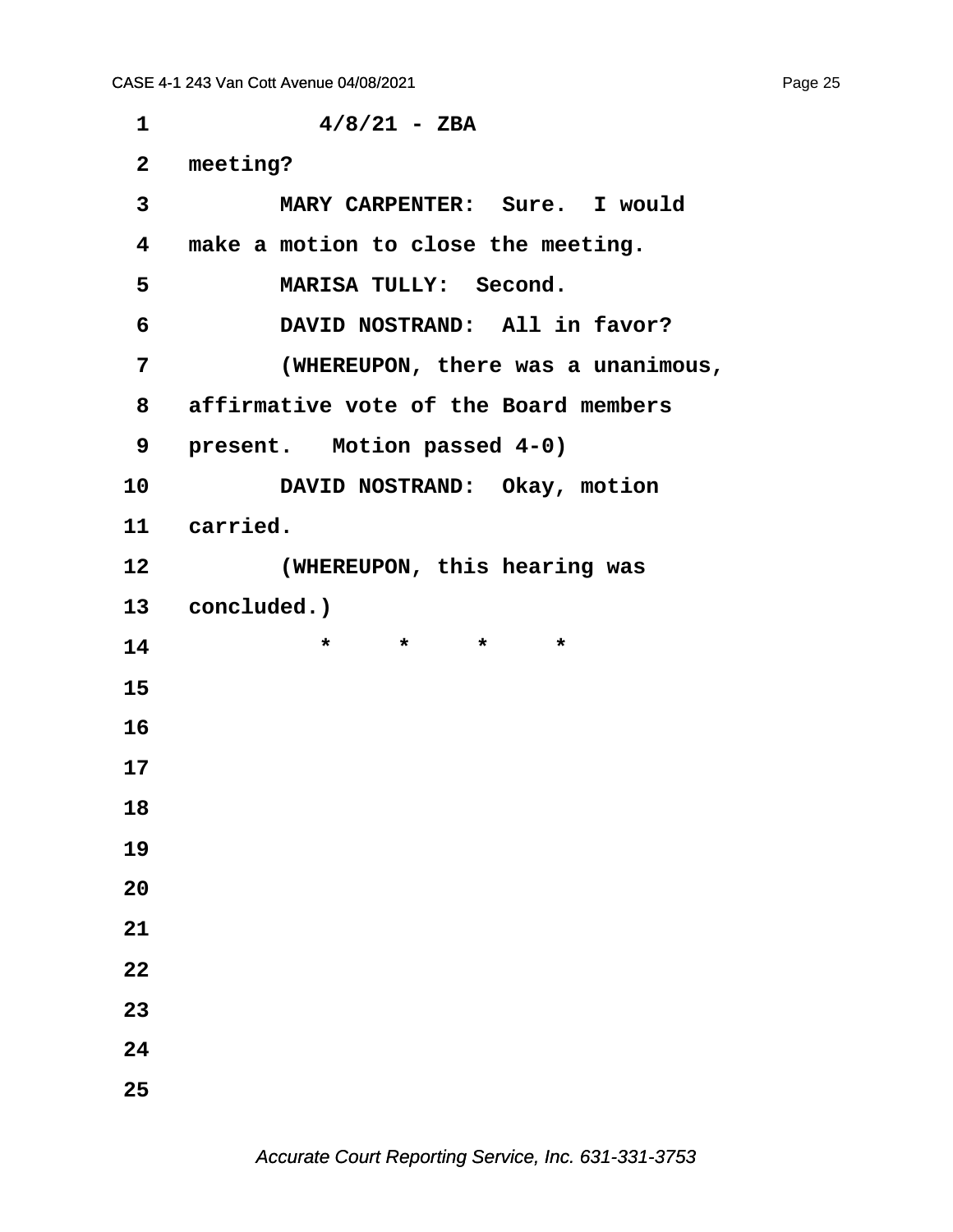| 1            | $4/8/21$ - ZBA                                                                              |
|--------------|---------------------------------------------------------------------------------------------|
| $\mathbf{2}$ | CERTIFICATE                                                                                 |
| 3            | STATE OF NEW YORK)                                                                          |
| 4            | SS:                                                                                         |
| 5            | COUNTY OF SUFFOLK)                                                                          |
| 6            | I, LORRAINE D. BERARD, a certified                                                          |
| 7            | Shorthand Reporter and Notary Public in the State of                                        |
| 8            | New York, do hereby certify:                                                                |
| 9            | That the foregoing is a true and accurate                                                   |
| 10           | transcript of my stenographic notes.                                                        |
| 11           | I further certify that I am not related to                                                  |
| 12           | any of the parties to this matter by blood or by                                            |
| 13           | marriage and that I am in now way interested in the                                         |
| 14           | outcome of any of these matters.                                                            |
| 15           | IN WITNESS WHEREOF, I have set my hand On                                                   |
| 16           | this 8th day of April, 2021.<br>$L = \mathcal{L}$ $\mathcal{L}$ $\mathcal{L}$ $\mathcal{L}$ |
| 17           |                                                                                             |
| 18           | LORRAINE D. BERARDI                                                                         |
| 19           |                                                                                             |
| 20           |                                                                                             |
| 21           |                                                                                             |
| 22           |                                                                                             |
| 23           |                                                                                             |
| 24           |                                                                                             |
| 25           |                                                                                             |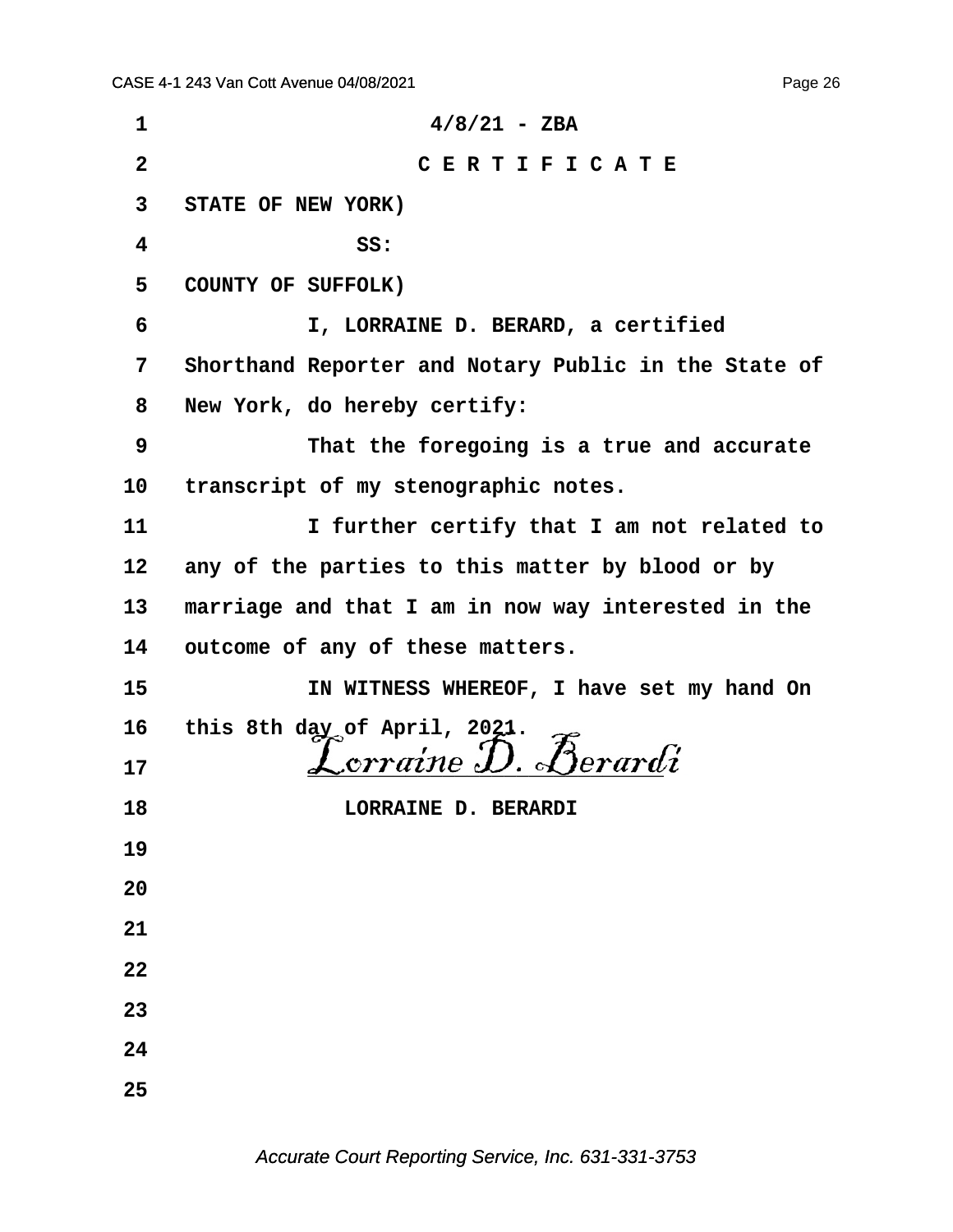|                                                                | $8th$ 3:3                                              |
|----------------------------------------------------------------|--------------------------------------------------------|
| 1                                                              |                                                        |
| 11706 4:15                                                     | 9                                                      |
| $12 \t4:24$                                                    | <b>9</b> 4:2 23:7                                      |
| 1257 4:14                                                      |                                                        |
| 1906 15:12,14                                                  | A                                                      |
| 2                                                              | ability 20:19                                          |
| 2021 3:3                                                       | absolutely 7:12,13 10:2,15 11:4,<br>17 12:6 17:2 21:16 |
| 243 3:18 23:14                                                 | acceptable 22:13                                       |
|                                                                | access 9:5                                             |
| 3                                                              | accurate 9:25 10:11                                    |
| 321 5:3                                                        | actual 5:5                                             |
| 3500 4:23 14:22 15:18 17:4                                     | add 14:5 15:11,20 16:12,20 17:13                       |
| 365 5:2                                                        | added 19:9                                             |
|                                                                | adding 8:17 14:25 15:5 18:23                           |
| 4                                                              | <b>addition</b> 4:20 6:21 8:22 9:4 12:3<br>21:25       |
| 4,251 4:22                                                     | additional 6:25                                        |
| 4-0 3:15 24:14                                                 | Address 4:13                                           |
| 4-1 3:18 23:13                                                 | adds 15:5,14                                           |
| 4/8/21 3:1 4:1 5:1 6:1 7:1 8:1 9:1                             | adjust 13:12                                           |
| 10:1 11:1 12:1 13:1 14:1 15:1<br>16:1 17:1 18:1 19:1 20:1 21:1 | affect 9:20                                            |
| 22:1 23:1 24:1                                                 | affected 12:2                                          |
| 42 14:23                                                       | affirmative $3:1424:13$                                |
|                                                                | agree 7:13 18:22 19:24                                 |
| 5                                                              | agreed 8:3                                             |
| 5 15:3,5                                                       | and/or 6:5                                             |
| 518 4:2,5,7                                                    | apologize 16:10                                        |
|                                                                | applicant 21:19                                        |
| 6                                                              | application 12:14 13:10,17 18:8<br>22:20 23:19         |
| 610 6:14 17:19                                                 | applied 10:19                                          |
| 63 7:3                                                         | approve 18:7,10 22:19 23:13,19                         |
| 648 6:15 10:16                                                 | April 3:3                                              |
| 8                                                              | architect's 5:21                                       |
|                                                                | area 4:5,20 5:8 12:18                                  |
| 869 6:13                                                       |                                                        |

as-built  $11:11$ attendees 22:24 23:9 audience 23:3 Avenue 3:19 23:14 aware  $9:15$ 

#### B

back 7:21 19:13,15 22:11

**bank** 11:8

basement 8:7,14,16,24 12:25 13:2,4,7,11,24 14:2,3,4,8,12,14, 15 15:13,16,23 16:2,5,7,12,18 17:13 19:5,8 20:10 21:4,9,15,20 22:2,10 23:25

basically 4:21 6:2

**Bay 4:14** 

beautiful 5:7

BELLIS 15:24 16:8,14,22 19:12, 16,21 20:4,8,15,18 21:7,18 22:6

**Bennett** 4:10,12,13 5:13,17,20, 25 6:12 7:12 8:5,8,21 9:3 10:2,14 11:9,13,17,21 13:4 14:6,10 17:6 18:15,19,24 19:23 20:7,23 21:11, 14,22 22:8,12 24:4,16,20,22

**bigger** 20:16,23

bit 7:22 10:4

**Board** 3:3,14 4:17 6:9 7:9,18 10:9,24 11:16 12:4,11 20:9 22:11, 16 24:13,18

**brand** 11:19,23

Bringing 4:3

brought 3:23

built  $8:23$ 

#### $\mathbf{C}$

calculated 6:18 7:3,6 10:3,10 12:7 17:10 20:2

calculating 21:15 calculations 10:22 14:13 **Call 3:2** 

Page 27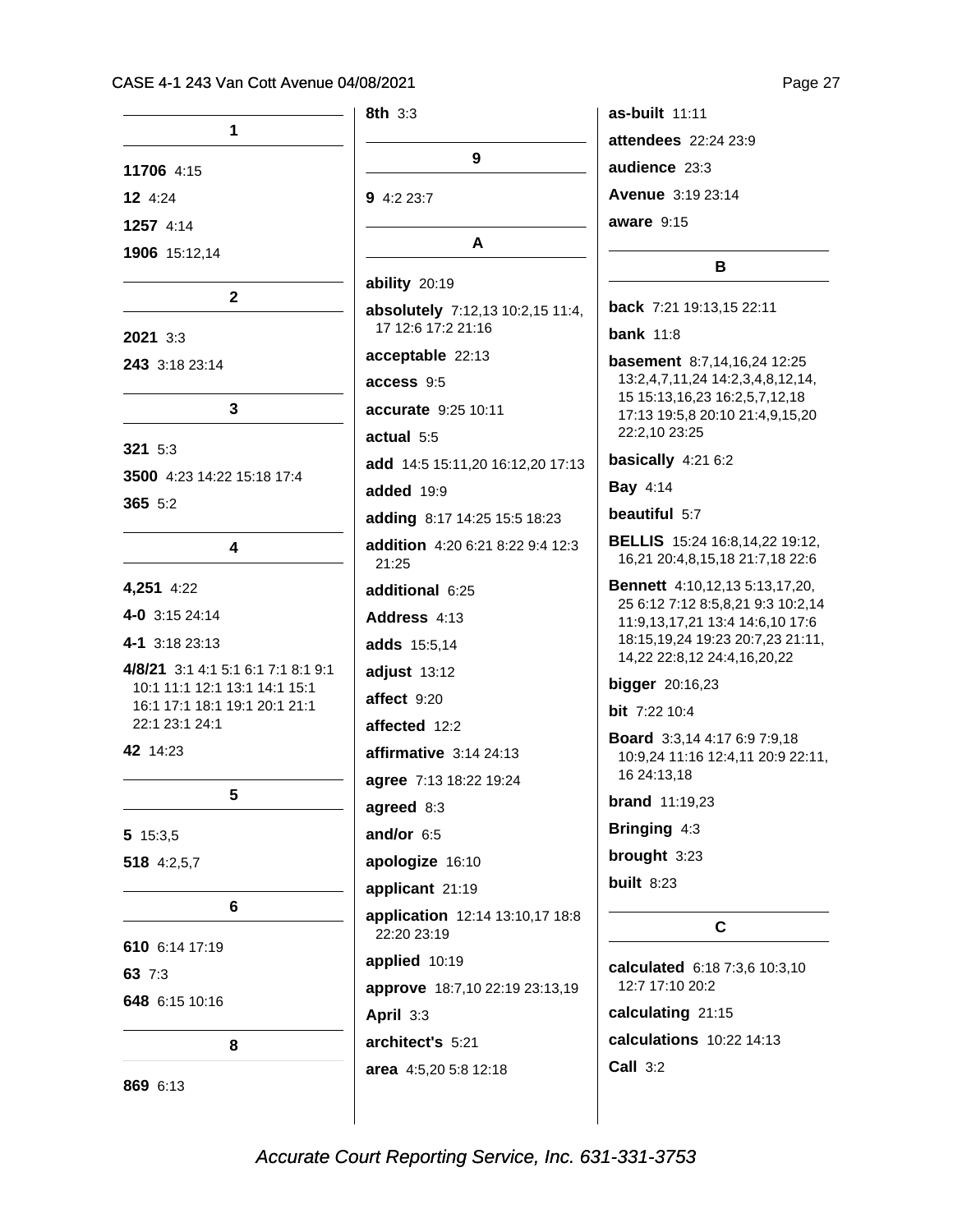**CARPENTER** 3:10 12:9 13:18 15:3,21 16:11,17 22:17 24:2,8,23 carried 3:17 24:15 case 3:18 23:5,13 cell 3:25 4:7 23:6 cellar 8:11,17,19 9:4,11 cetera  $19:19$ Chair 22:22 **Chairman** 4:16 7:8 23:11.18  $24:17$ change 6:25 circumstance 17:9 CLAUDIO 15:24 16:8,14,22 19:12,16,21 20:4,8,15,18 21:7,18  $22:6$ close 24:25 code 4:5 14:9 20:11 comment 23:5 comments 22:23 complicated 20:6 concern 10:21 21:5 condition 7:14 20 22:7 **conditions** 8:3 23:20 confused 21:17 constructing 21:24 construction 10:18 11:2,24 **Continuing 11:10,14 18:3,17**  $20:9$ converted 7:16 correct 8:7 19:6 correcting 18:11 correctly 11:7 Cott 3:18 23:14 count 12:17 13:3 14:8 15:16,23 counted 13:7 counting 14:19 **counts** 14:9,16 coverage 4:24

covered 7:4.15  $\text{cross-talk } 15:10$ cut 7:21 D dash  $15:22$ **Dave** 24:8 **DAVID** 3:2,11,16 4:11 6:10 8:4,25 9:12,19 11:18 12:11 13:14,23 14:3,21,25 15:4,17 16:20,24 17:3, 15, 18, 22 18: 2, 5, 13, 17 19: 2, 7, 10, 17 20:21 21:12 22:4,15,18,25 23:12 24:3,10,15,21,24 DE 15:24 16:8.14.22 19:12.16.21 20:4,8,15,18 21:7,18 22:6 dead 16:3,15 deep  $5:3$ demo 10:19 demolished 11:19 denial 17:7 designated 16:15 detached 6:15 10:16 14:17 difference 17:19 direct  $5:14$ discrepancy 9:13 discussed 18:12 dream 5:5 6:2 20:25 drop 11:5 E easily 11:15 elevations 5:7 enclose 7:14 enclosed 19:19 23:24 end 11:11 14:6 entire 9:3 entrances 8:11,19 9:11 ESQ 15:24 16:8,14,22 19:12,16, 21 20:4,8,15,18 21:7,18 22:6

evening 4:12,16,19 6:6,9 12:4 24:17 everything's 10:8 exclude 16:12 17:12 excluded 16:2 exclusively 16:3,15 existing 6:11,12,15 8:17 10:16 exists  $9:24$ explain 9:22 exterior 23:23 extra 14:20 extremely 11:23 13:5

F

fact 19:4 factored 7:20 family 3:20 8:25 FAO 13:7 Farmingdale 3:4 favor 3:12 24:11

feet 4:22,23 6:13,16,23 7:2,3 10:17 12:24 13:9 14:22 15:12,13, 14 17:4,14

Fellman 7:8 9:15,17,21 10:3,12 11:6.10.14 12:17.20 13:2.6 16:4 17:2 18:5,9,21 22:9

fifteen  $15:13$ 

fifty-five 15:6

fifty-one 12:23 13:9 20:2

fifty-six  $15:13$ 

fifty-three 15:7,14

filled  $7:10$ 

final  $11:3$ 

finish 9:10 16:18 22:10

finished  $19:6,9$ 

floor 5:7 6:19,24 9:9 12:18,24 13:11.12 15:12 21:2

focus 20:24

footage 5:9 6:11 7:7 8:2,13 9:23

Page 28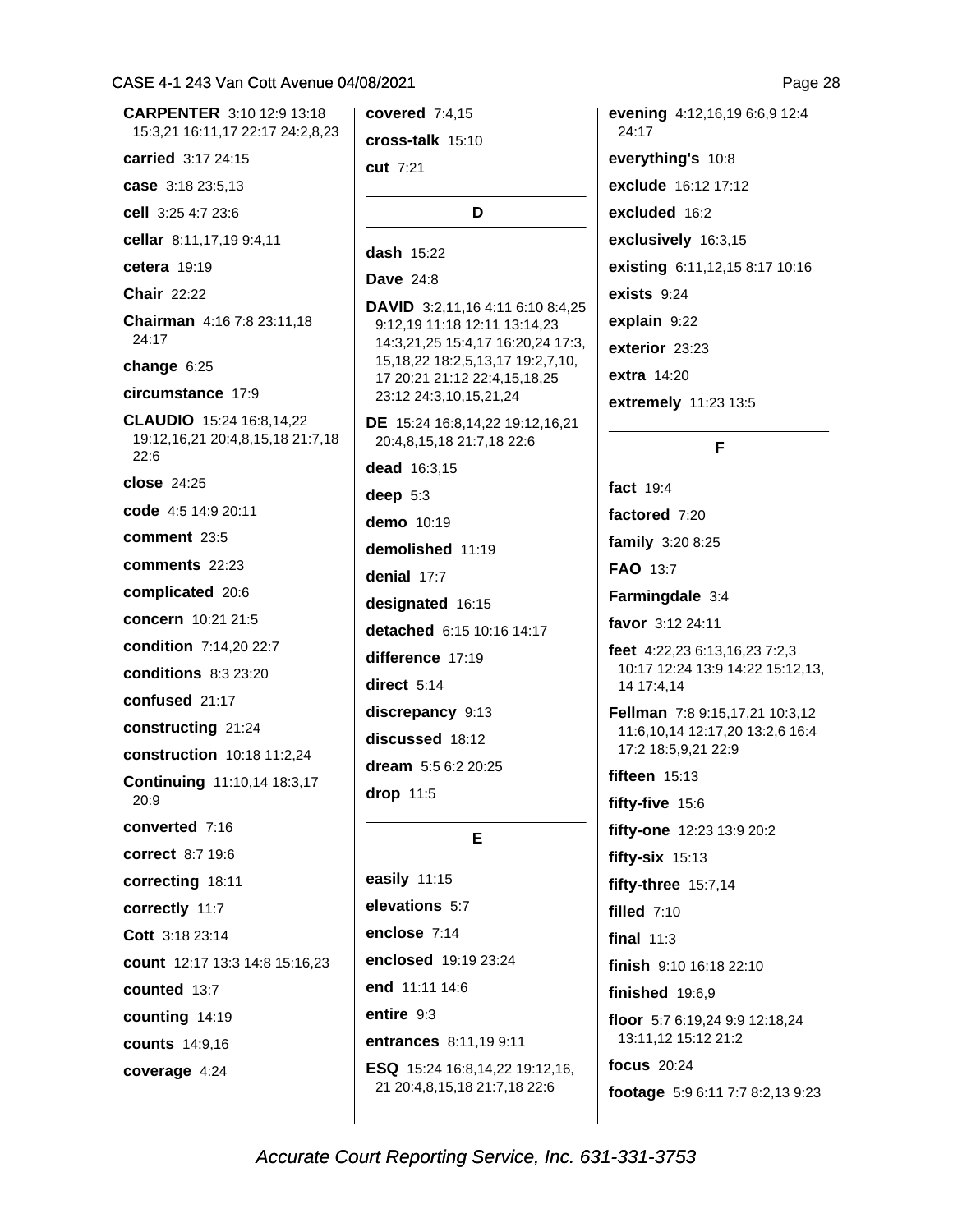10:4.10 12:8.10.16.19.23 13:9 14:5 15:15 17:10 20:3 21:16  $23.21$ 

footage-wise 10:22

footages 10:7

formula  $14:5$ 

forty-one  $17:13$ 

forty-two 20:2

foundation 8:9

fourteen 15:22

front 7:2,15

full 8:14 22:2

#### G

#### gained 9:7

garage 6:15 9:14 10:5,16,19 11:19,22,24 12:5,15,17 13:12,19, 21 14:6,17 16:12 17:5,13

 $give 20:9$ 

good 4:12,16 5:24 23:2 24:20,23

great 22:8 24:16

greatly 24:4

guys 8:13 11:4 14:19 18:20,25

#### н

hand 3:22 4:8 23:4,7 **hands** 23:11 hear  $4:10$ helpful 19:25 Hit  $4:2$ home 5:5 6:3 20:25 homeowner 5:23 20:22,24 homeowners 5:4,147:23 honestly 17:7 house 6:11,12 8:7 11:22 hundred 5:2 6:23,25 7:17 10:11,

25 12:23 13:9 15:6,22 17:14,19, 23 21:25 22:13

 $\mathbf{L}$ 

idea  $23:2$ 

inaudible 7:5 13:12 15:9 17:21, 24 **included** 12:15 13:23.25

increasing 6:24

info $6:8$ 

inside  $5:12$ 

intending 21:20

interest 23:10

#### J

James 3:9 12:13,22 13:8,15,16, 21,25 14:24 15:7,11,19 16:6,10, 19 17:12,17,20,24 18:3 19:4,8,11, 14,20 21:8 23:16 24:6,19

 $Jim$  17:19

K

Kelly 4:10,12,13 5:10,13,17,20, 25 6:12 7:12 8:8,21 9:3,22 10:2, 14 11:9,13,17,21 13:4 14:10 17:6 18:15,19,24 19:23 20:7,23 21:11, 14,22 22:8,12 24:4,16,20

Kevin 3:21 5:10,16,18,24 22:22  $23:6$ 

 $\text{kind } 3:24$ 

|                             | L |
|-----------------------------|---|
| large $21:24$               |   |
| <b>listed</b> $13:10,19,22$ |   |
| living 7:16 9:7 21:2        |   |
| <b>lot</b> $4:24.255:47:25$ |   |
| love $7:23$                 |   |

**low** 13:5

M

main 15:11

make 7:9 19:17 20:5 22:4,6 24:25

MARISA 8:6,20 12:21 14:7 20:13,17

Mary 3:10 12:9 13:18 15:3,21 16:11,17 22:17 24:2,8,23,24

meeting 3:2,23 5:12

meeting's 3:6

Melissa 5:23 6:5

members 3:14 4:16 6:20 8:4 18:18 19:3 24:13,17

 $mind 4:5$ 

 $minutes 3:6$ 

motion 3:5,15,16 22:19 23:13 24:14,15,25

move 3:9 23:18

#### N

#### night 24:20,23

**NOSTRAND** 3:2,11,16 4:11 6:10 8:4,25 9:12,19 11:18 12:11 13:14, 23 14:3,21,25 15:4,17 16:20,24 17:3,15,18,22 18:2,5,13,17 19:2, 7,10,17 20:21 21:12 22:4,15,18, 25 23:12 24:3,10,15,21,24

number 4:2 20:16

numbers 18:6,8,11,23 22:21

#### $\mathbf{o}$

office 5:21 14:14 older 11:21 one-story 4:20 open 7:19 opinion 18:4 opposed 4:23 order 3:3

P

package 12:14 13:17 parameters 16:21,24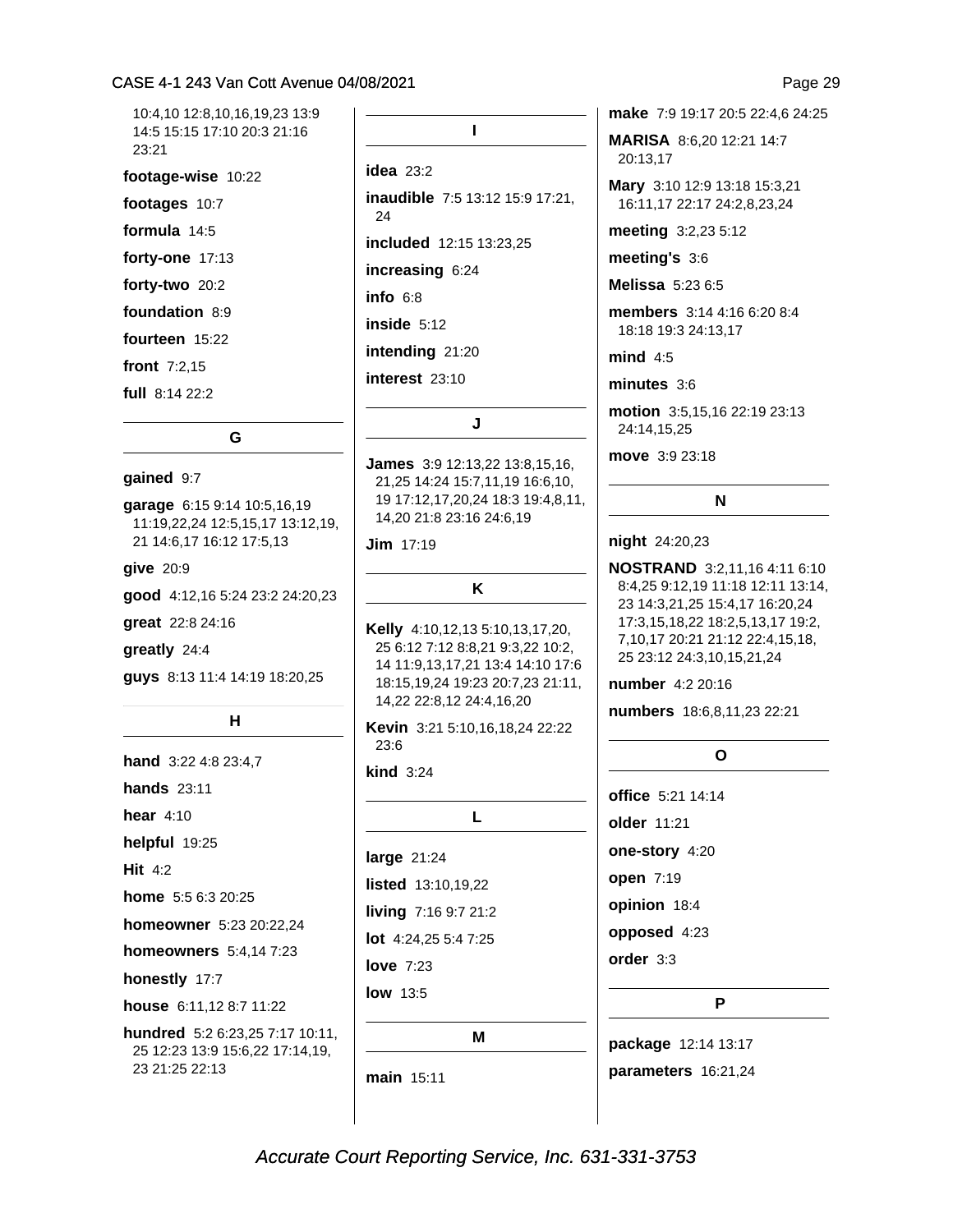| part 16:21 19:18 22:4,7                                                                                                              |  |  |
|--------------------------------------------------------------------------------------------------------------------------------------|--|--|
| parties 15:10                                                                                                                        |  |  |
| passed 3:15 24:14                                                                                                                    |  |  |
| people 23:10                                                                                                                         |  |  |
| percent 4:25 7:17 10:11,25 21:25<br>22:13                                                                                            |  |  |
| <b>permit</b> 10:19                                                                                                                  |  |  |
| permits 11:25                                                                                                                        |  |  |
| person 3:22                                                                                                                          |  |  |
| persons 3:22                                                                                                                         |  |  |
| perspective 10:7                                                                                                                     |  |  |
| <b>phone</b> 3:25 4:8 23:7                                                                                                           |  |  |
| <b>plan</b> $5:78:9$                                                                                                                 |  |  |
| plans 5:22 6:20 9:13 10:8 13:10,<br>16 14:13                                                                                         |  |  |
| platform 7:5                                                                                                                         |  |  |
| play 12:6                                                                                                                            |  |  |
| point 5:12 19:25                                                                                                                     |  |  |
| porches 19:19                                                                                                                        |  |  |
| Porter 3:7,9 12:13,22 13:8,16,21,<br>25 14:24 15:7,11,19 16:6,10,19<br>17:12,17,20,24 18:3 19:4,8,11,14,<br>20 21:8 23:15,16 24:6,19 |  |  |
| portico $7:2,15$                                                                                                                     |  |  |
| porticos 23:23                                                                                                                       |  |  |
| predicated 19:5                                                                                                                      |  |  |
| present 3:15 15:10 24:14                                                                                                             |  |  |
| presented 10:8,23                                                                                                                    |  |  |
| pretty 11:15                                                                                                                         |  |  |
| <b>proper</b> 18:8 22:21                                                                                                             |  |  |
| properly 22:21                                                                                                                       |  |  |
| propose 9:11                                                                                                                         |  |  |
| proposed 4:19 6:21 7:2,4 9:24<br>12:2 14:22                                                                                          |  |  |
| proposing 6:22 8:11,23                                                                                                               |  |  |
| provide 8:9                                                                                                                          |  |  |
| provided 5:22 16:14                                                                                                                  |  |  |
| purposes 8:10 10:23                                                                                                                  |  |  |
| put 10:6 21:13                                                                                                                       |  |  |

## Q question 8:15 21:9,19 questions 5:15 6:5,9 8:5 12:12 18:14 19:3 22:15  $\mathsf{R}$ raise 3:22 23:4,7 raised 4:9 23:11 **ratio** 12:18 read 15:25 18:6 reading 3:6 14:8 rear 7:4,15 recalculated 22:21 **redo** 18:7 reflecting 18:11 related 6:5 relationship 5:19 relief 6:17 7:18 10:24 12:4 remain 14:17 22:3 23:25 representing 3:19 6:7 request 4:22 10:24 12:4 require 11:4 required 4:23 5:9 8:12 requirement 16:25 resubmitted 22:20 23:22 **Road 4:14 room** 9:2

#### S

**seeking** 4:21 5:8 6:17 **send** 6:7 separate 11:25 setbacks 6:17 **shaped** 4:25 Shore  $4:14$ show 10:5 11:2 18:8

sic 6:23 13:7 side  $5:2$ silent  $21:9$ sixty-eight 15:8,15 sixty-two 15:20 size 9:14 14:16 17:25 space 7:16 9:7 21:2 speak  $7:11$ square 4:22,23 5:9 6:10,13,16, 23,25 7:3,7 8:2,13 9:23 10:4,7,10, 16,21 12:7,9,15,18,23 13:9 14:4, 22 15:12, 13, 14, 15 17:4, 10, 14 20:3 21:16 23:21 star 3:25 4:2 23:7 started 11:20 stating 4:6 stay 5:6 6:3 7:24 21:8 steps 7:4,15 23:24 **STEVE** 7:8 9:17,21 10:12 11:6, 10,14 12:20 13:2,6 16:4 17:2 18:9,21 22:9 stipulation 19:18 21:13 storage 16:3,16 story 6:13,14,21 subject 18:10 submitted 23:19 survey 9:14 10:5,13 **surveys** 11:3,12

### T.

talk 4:9 18:22 ten 17:14.20 terms 6:17 7:6 8:2 10:22 20:3 thirty-four 15:19 thirty-seven 6:22 thousand 6:22 20:14 time 12:2 23:10 24:5 tomorrow 18:20 tonight 18:7

Page 30